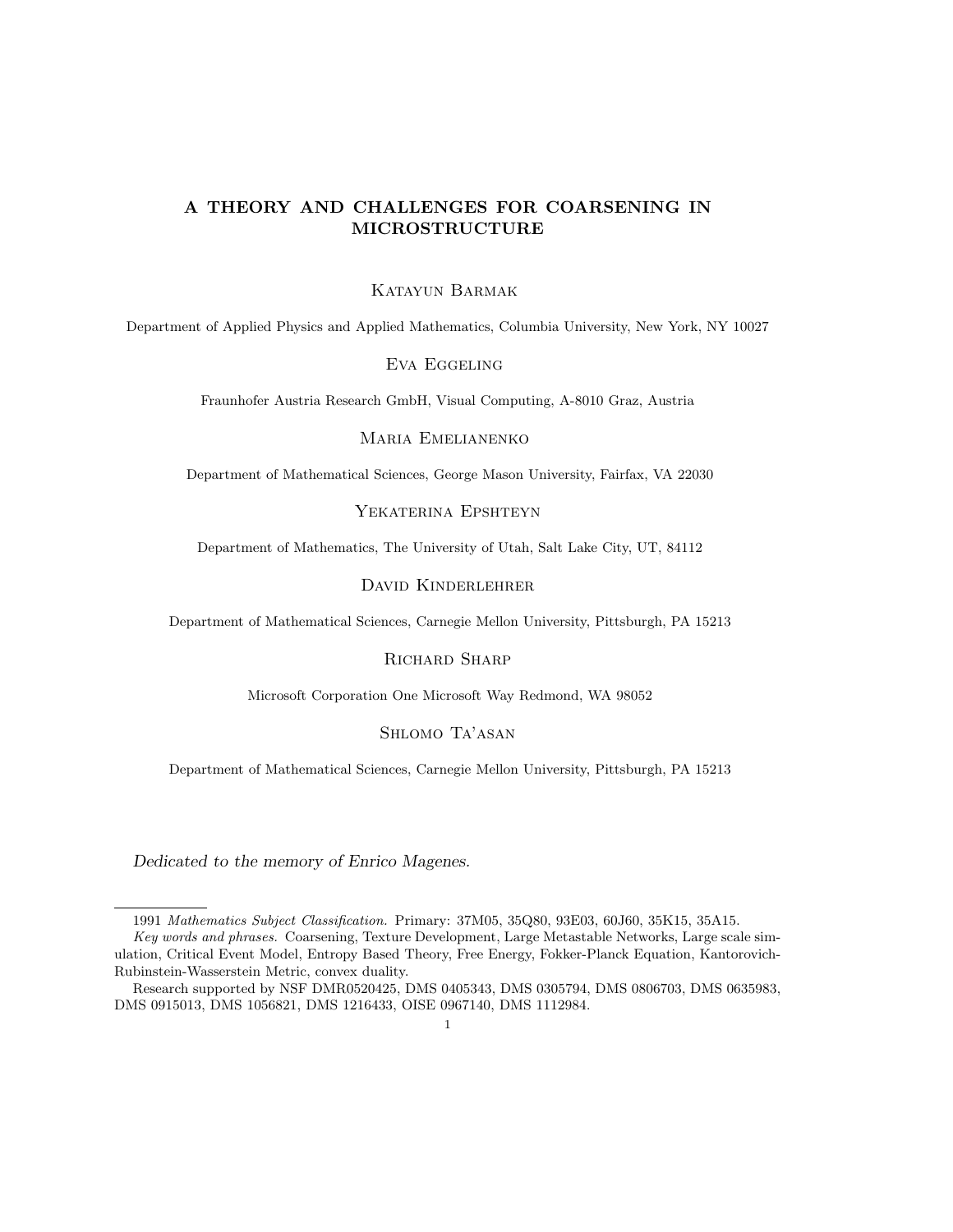Abstract. Cellular networks are ubiquitous in nature. Most engineered materials are polycrystalline microstructures composed of a myriad of small grains separated by grain boundaries, thus comprising cellular networks. The grain boundary character distribution (GBCD) is an empirical distribution of the relative length (in 2D) or area (in 3D) of interface with a given lattice misorientation and normal. During the coarsening, or growth, process, an initially random grain boundary arrangement reaches a steady state that is strongly correlated to the interfacial energy density. In simulation, if the given energy density depends only on lattice misorientation, then the steady state GBCD and the energy are related by a Boltzmann distribution. This is among the simplest non-random distributions, corresponding to independent trials with respect to the energy. Why does such simplicity emerge from such complexity?

Here we an describe an entropy based theory which suggests that the evolution of the GBCD satisfies a Fokker-Planck Equation, an equation whose stationary state is a Boltzmann distribution. The properties of the evolving network that characterize the GBCD must be identified and appropriately upscaled or 'coarse-grained'. This entails identifying the evolution of the statistic in terms of the recently discovered Monge-Kantorovich-Wasserstein implicit scheme. The undetermined diffusion coefficient or temperature parameter is found by means of a convex optimization problem reminiscent of large deviation theory.

#### **CONTENTS**

| Introduction                                                                            | $\overline{2}$ |
|-----------------------------------------------------------------------------------------|----------------|
| Reprise of Mesoscale theory<br>2.                                                       | $\overline{4}$ |
| Discussion of the Simulation<br>3.                                                      | 7              |
| A Simplified coarsening model with entropy and dissipation<br>4.                        | 9              |
| Formulation<br>4.1.                                                                     | 10             |
| 4.2. The mass transport paradigm                                                        | 13             |
| 5. Validation of the scheme                                                             | 15             |
| 5.1. An example of the simplified problem                                               | 17             |
| The entropy method for the GBCD<br>6.                                                   | 18             |
| Quadratic interfacial energy density<br>6.1.                                            | 18             |
| Quartic interfacial energy density<br>6.2.                                              | 18             |
| 6.3. Remarks on a Theory for the Diffusion Coefficient $\sigma$ or the Temperature-Like |                |
| Parameter                                                                               | 21             |
| Closing comments<br>7.                                                                  | 21             |
| Acknowledgements                                                                        | 22             |
| References                                                                              | 22             |

# 1. INTRODUCTION

<span id="page-1-0"></span>Cellular networks are ubiquitous in nature. They exhibit behavior on many different length and time scales and are generally metastable. Most technologically useful materials are polycrystalline microstructures composed of a myriad of small monocrystalline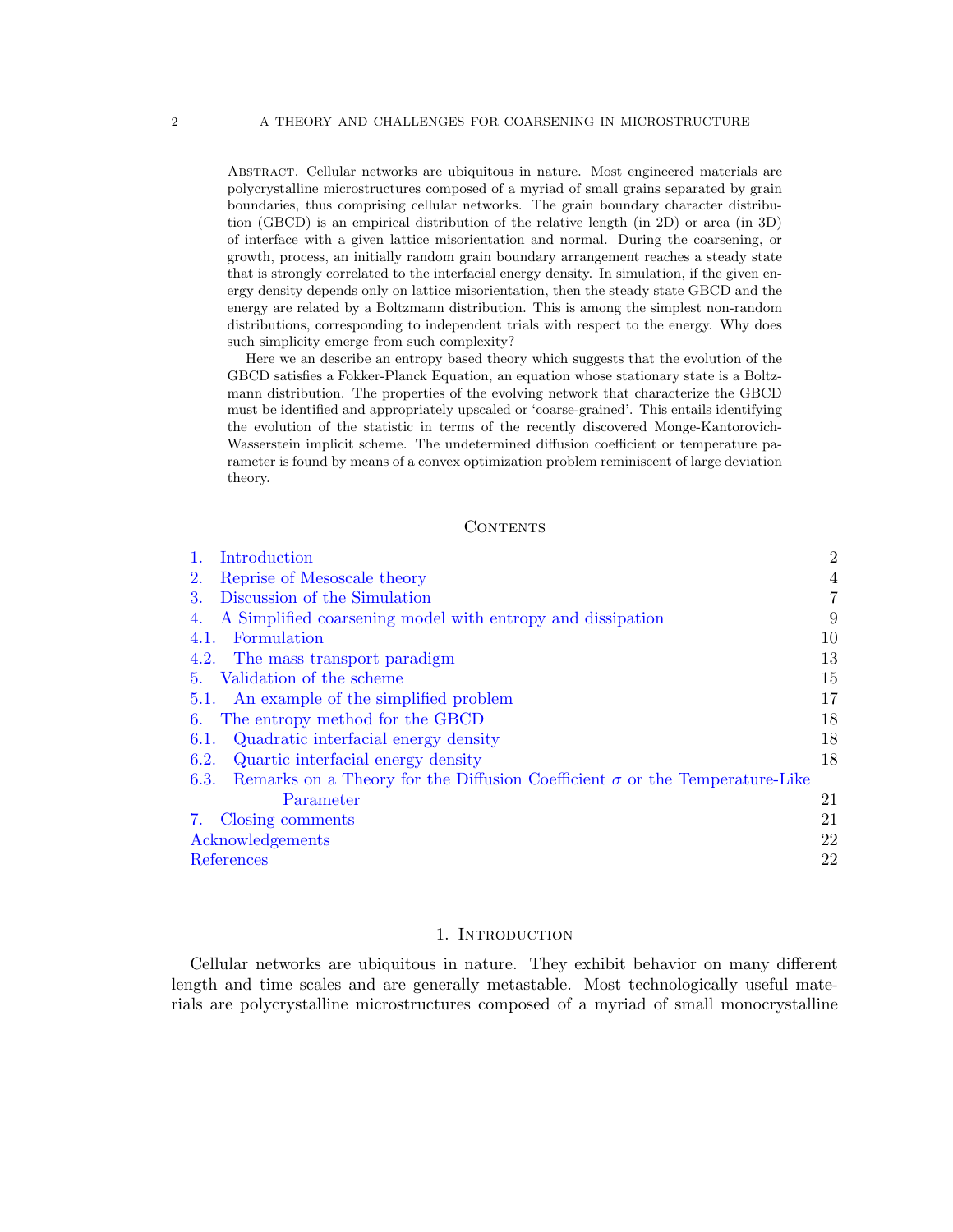grains separated by grain boundaries, and thus comprise cellular networks. The energetics and connectivity of the grain boundary network plays a crucial role in determining the properties of a material across a wide range of scales. A central problem is to develop technologies capable of producing an arrangement of grains that provides for a desired set of material properties. Traditionally the focus has been on distributions of geometric features, like cell size, and a preferred distribution of grain orientations, termed texture. Attaining these gives the configuration order in a statistical sense. More recent mesoscale experiment and simulation permit harvesting large amounts of information about both geometric features and crystallography of the boundary network in material microstructures, [\[2\]](#page-21-2),[\[1\]](#page-21-3),[\[43\]](#page-23-0),[\[58\]](#page-24-0),[\[59\]](#page-24-1). This has led us to the notion of the Grain Boundary Character Distribution.

The grain boundary character distribution (GBCD) is an empirical distribution of the relative length (in 2D) or area (in 3D) of interface with a given lattice misorientation and grain boundary normal.

A first discovery is that during the growth process, an initially random grain boundary arrangement reaches a steady state that is strongly correlated to the interfacial energy density. In simulation, a stationary GBCD is always found. Moreover there is consistency between experimental GBCD's and simulated GBCD's. The boundary network of a cellular structure is naturally ordered.

A second discovery is that if the given interfacial energy depends only on lattice misorientation, then the steady state GBCD and the density are related by a Boltzmann distribution. This is among the simplest non-random distributions, corresponding to independent trials with respect to the density. Such straightforward dependence between the character distribution and the interfacial energy offers evidence that the GBCD is a material property. It is a leading candidate to characterize texture of the boundary network [\[43\]](#page-23-0). Why does such simplicity emerge from such complexity?

Here we describe our recent work developing an entropy based theory that suggests that the evolving GBCD satisfies a Fokker-Planck Equation,  $[10]$ ,  $[17]$ , cf. also  $[11]$ ,  $[9]$ , to which we refer for a more complete exposition. Coarsening in polycrystalline systems is a complicated process involving details of material structure, chemistry, arrangement of grains in the configuration, and environment. In this context, we consider just two competing global features, as articulated by C. S. Smith [\[60\]](#page-24-2): cell growth according to a local evolution law and space filling constraints. We shall impose curvature driven growth for the local evolution law, cf. Mullins [\[54\]](#page-24-3). Space filling requirements are managed by critical events, rearrangements of the network involving deletion of small contracting cells and facets. The properties of this system that characterize the GBCD must be identified and appropriately upscaled or 'coarse-grained'. For a perspective on these issues, we recommend the article by R. V. Kohn [\[45\]](#page-23-1).

The general platform for this investigation is large scale computation. Numerical simulations are well established as a major tool in the analysis of many physical systems, see for example [\[64\]](#page-24-4),[\[48\]](#page-23-2),[\[49\]](#page-23-3),[\[29\]](#page-22-3),[\[30\]](#page-23-4),[\[22\]](#page-22-4),[\[62\]](#page-24-5),[\[61\]](#page-24-6),[\[25\]](#page-22-5),[\[26\]](#page-22-6), [\[46\]](#page-23-5),[\[56\]](#page-24-7),[\[23\]](#page-22-7),[\[50\]](#page-23-6),[\[52\]](#page-23-7). However, the idea of large scale computation as the essential method for the modeling and comprehension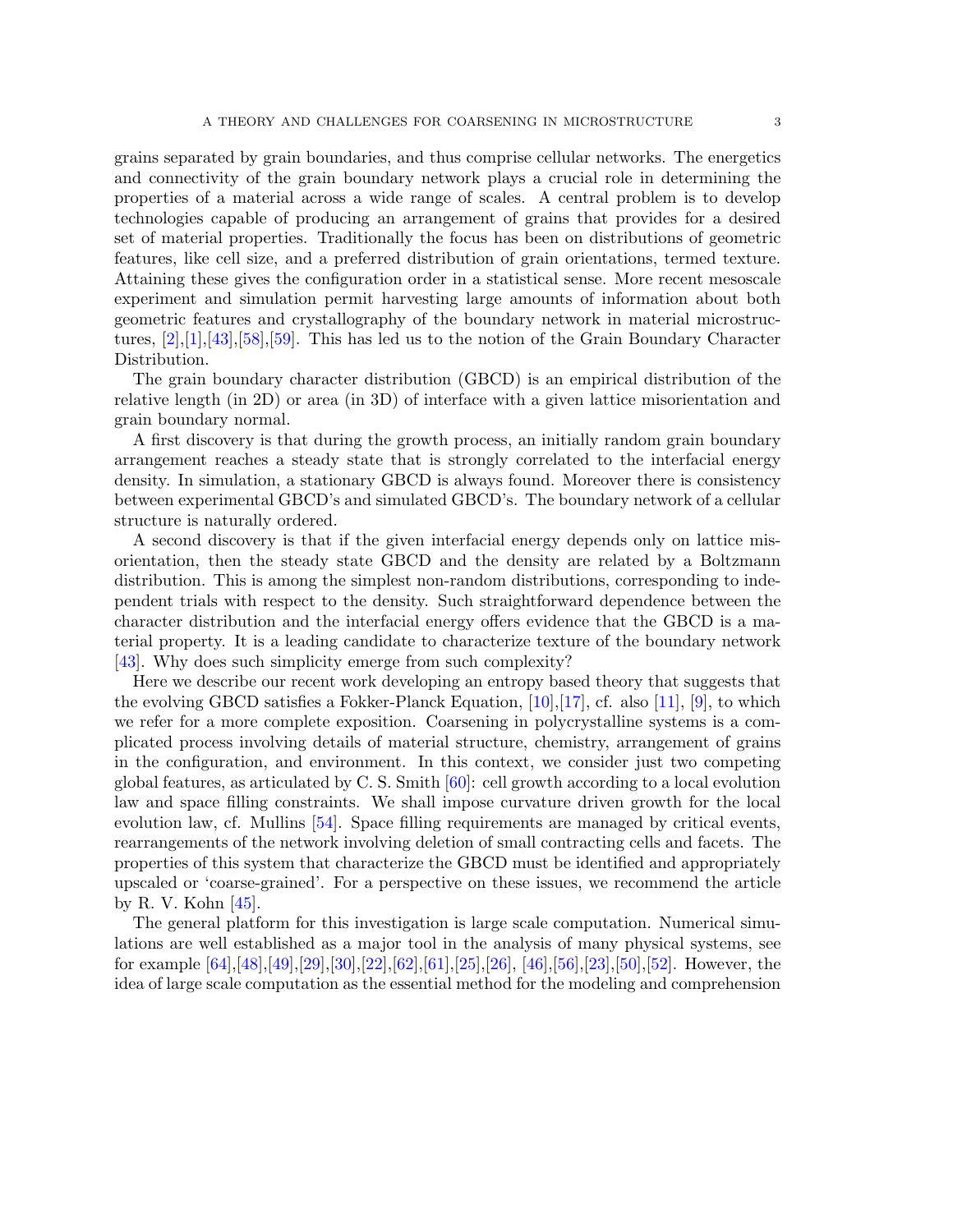of large complex systems is relatively new. Porous media and groundwater flow is an important case of this, see for example  $[33],[5],[4],[7],[6]$  $[33],[5],[4],[7],[6]$  $[33],[5],[4],[7],[6]$  $[33],[5],[4],[7],[6]$  $[33],[5],[4],[7],[6]$  $[33],[5],[4],[7],[6]$  $[33],[5],[4],[7],[6]$  $[33],[5],[4],[7],[6]$  $[33],[5],[4],[7],[6]$ . For coarsening of cellular systems, it is a natural approach as well. The laboratory is the venue to assess the validity of the local evolution law. Once this law is adopted, we appeal to simulation, since we cannot control all the other elements present in the experimental system, many of which are unknown. On the other hand, *in silico* we may exercise, or at least we may attempt to exercise, precise control of the variables appropriate to the evolution law and the constraint.

There are many large scale metastable material systems, for example, magnetic hysteresis,  $[19]$ , and second phase coarsening,  $[51]$ ,  $[66]$ . In these, the theory is based on mesoscopic or macroscopic variables simply abstracting the role of the smaller scale elements of the system. There is no general 'multiscale' framework for upscaling from the local behavior of individual cells to behavior of the network when they interact and change their character. So we must attempt to tease the system level information from the many coupled elements of which it consists. This information will be available primarily from the dissipation relation [\(2.6\)](#page-5-0) which is implied by the balance of forces at triple junctions [\(2.3\)](#page-4-0), due to Herring, [\[34\]](#page-23-10),[\[35\]](#page-23-11). Lax resolution of the Herring Condition gives rise to an unreliable GBCD.

Our strategy is to introduce a simplified coarsening model that is driven by the boundary conditions and reflects the dissipation relation of the grain growth system. This will be more accessible to analysis. It resembles an ensemble of inertia-free spring-mass-dashpots. For this simpler network, we learn how entropic or diffusive behavior at the large scale emerges from a dissipation relation at the scale of local evolution. The cornerstone is a novel implementation of the iterative scheme for the Fokker-Planck Equation in terms of the system free energy and a Kantorovich-Rubinstein-Wasserstein metric [\[39\]](#page-23-12), cf. also [\[38\]](#page-23-13), which will be summarized later in the presentation.

The network level nonequilibrium nature of the scheme leaves undetermined the diffusion constant in the Fokker-Planck Equation, or equivalently the 'temperature parameter' of the Boltzmann Distribution we are seeking. We employ the Kullback-Leibler relative entropy, cf. [\(5.2\)](#page-15-0), and find a convex duality problem for this parameter. It has a statistical interpretation, or information theory interpretation, in terms of an optimal prefix code, cf. eg. [\[57\]](#page-24-9), and moreover has evident connections to large deviations. This suggests that had we simply asked to identify an optimal distribution via a known statistical method, we would have been led *full circle* to entropy methods.

## 2. Reprise of Mesoscale theory

<span id="page-3-0"></span>Our point of departure is the common denominator theory for the mesoscale description of microstructure evolution. This is growth by curvature, the Mullins Equation [\(2.2\)](#page-4-1) below, for the evolution of curves or arcs individually or in a network, which we employ for our local law of evolution. Boundary conditions must be imposed where the arcs meet. This condition is the Herring Condition, [\(2.3\)](#page-4-0), which is the natural boundary condition at equilibrium for the Mullins Equation. Since their introduction by Mullins, [\[54\]](#page-24-3), and Herring, [\[34\]](#page-23-10), [\[35\]](#page-23-11), a large and distinguished body of work has grown about these equations. Most relevant to here are [\[32\]](#page-23-14), [\[20\]](#page-22-9), [\[42\]](#page-23-15), [\[55\]](#page-24-10). Curvature driven growth has old origins,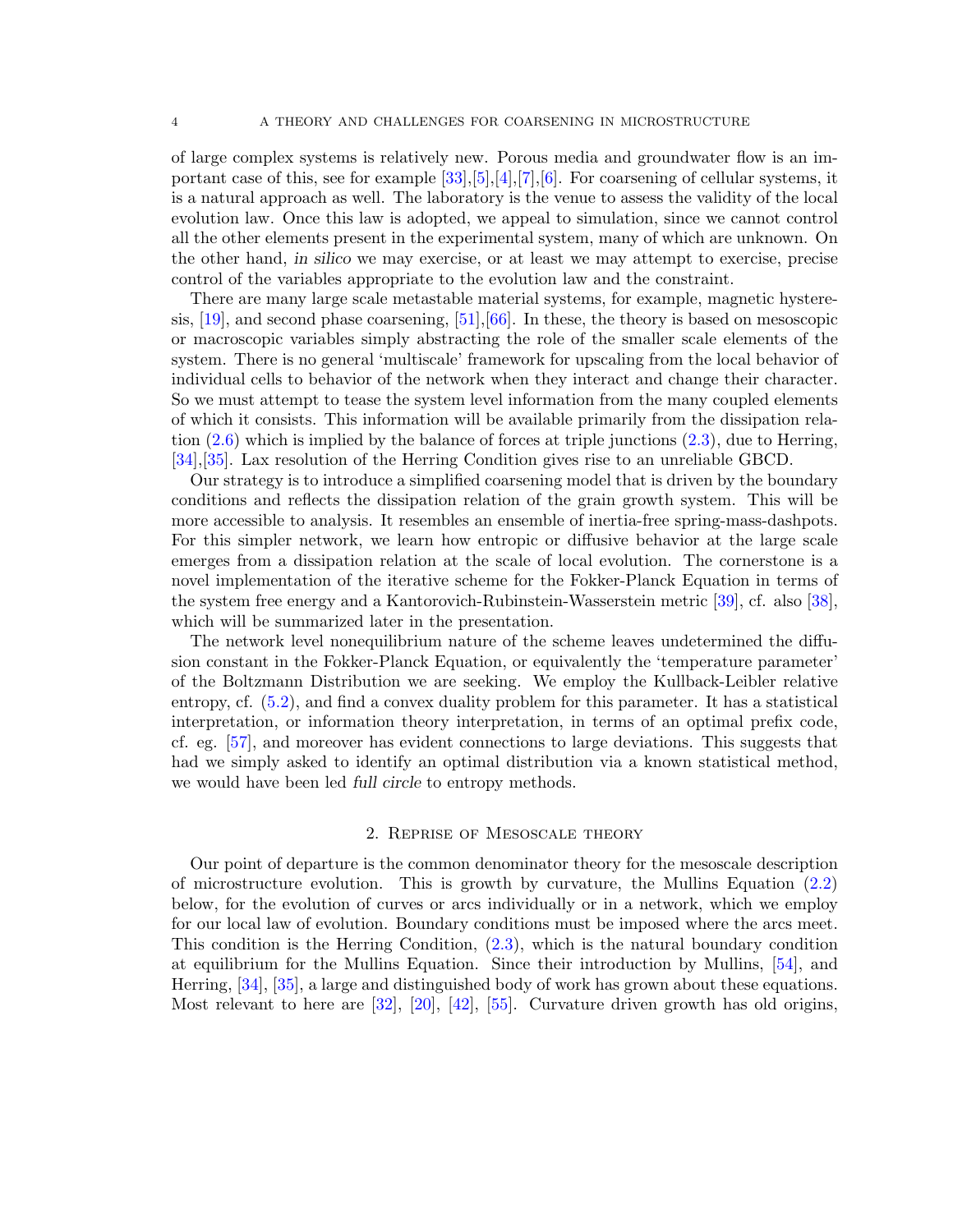dating at least to Burke and Turnbull [\[21\]](#page-22-10). Let  $\alpha$  denote the misorientation between two grains separated by an arc Γ, as noted in Figure [1,](#page-4-2) with normal  $n = (\cos \theta, \sin \theta)$ , tangent direction b and curvature κ. Let  $\psi = \psi(\theta, \alpha)$  denote the energy density on Γ. So

$$
\Gamma: x = \xi(s, t), \ \ 0 \le s \le L, \ t > 0,
$$
\n(2.1)

with

$$
b = \frac{\partial \xi}{\partial s}
$$
 (tangent) and  $n = Rb$  (normal)  

$$
v = \frac{\partial \xi}{\partial t}
$$
 (velocity) and  $v_n = v \cdot n$  (normal velocity)

where R is a positive rotation of  $\pi/2$ . The Mullins Equation of evolution is

<span id="page-4-1"></span>
$$
v_n = (\psi_{\theta\theta} + \psi)\kappa \text{ on } \Gamma. \tag{2.2}
$$

We assume that only triple junctions are stable and that the Herring Condition holds at



<span id="page-4-2"></span>FIGURE 1. An arc Γ with normal n, tangent b, and lattice misorientation  $\alpha$ , illustrating lattice elements.

triple junctions. This means that whenever three curves,  $\{\Gamma^{(1)}, \Gamma^{(2)}, \Gamma^{(3)}\}$ , meet at a point  $p$  the force balance,  $(2.3)$  below, holds:

<span id="page-4-0"></span>
$$
\sum_{i=1,\dots,3} (\psi_{\theta} n^{(i)} + \psi b^{(i)}) = 0.
$$
\n(2.3)

It is easy to check that the instantaneous rate of change of energy of  $\Gamma$  is

$$
\frac{d}{dt} \int_{\Gamma} \psi |b| ds = - \int_{\Gamma} v_n^2 ds + v \cdot (\psi_{\theta} n + \psi b)|_{\partial \Gamma}
$$
\n(2.4)

Consider a network of grains bounded by  $\{\Gamma_i\}$  subject to some condition at the border of the region they occupy, like fixed end points or periodicity, cf. Figure [2.](#page-5-1) The important features of the algorithm used in the current simulation are given briefly in the next Section 3. For the description of the previous algorithms the reader can consult [\[44\]](#page-23-16),[\[41\]](#page-23-17). The typical simulation consists in initializing a configuration of cells and their boundary arcs, usually by a modified Voronoi tessellation, and then solving the system  $(2.2)$ ,  $(2.3)$ , eliminating facets when they have negligible length and cells when they have negligible area, cf. Section [3.](#page-6-0) The total energy of the system is given by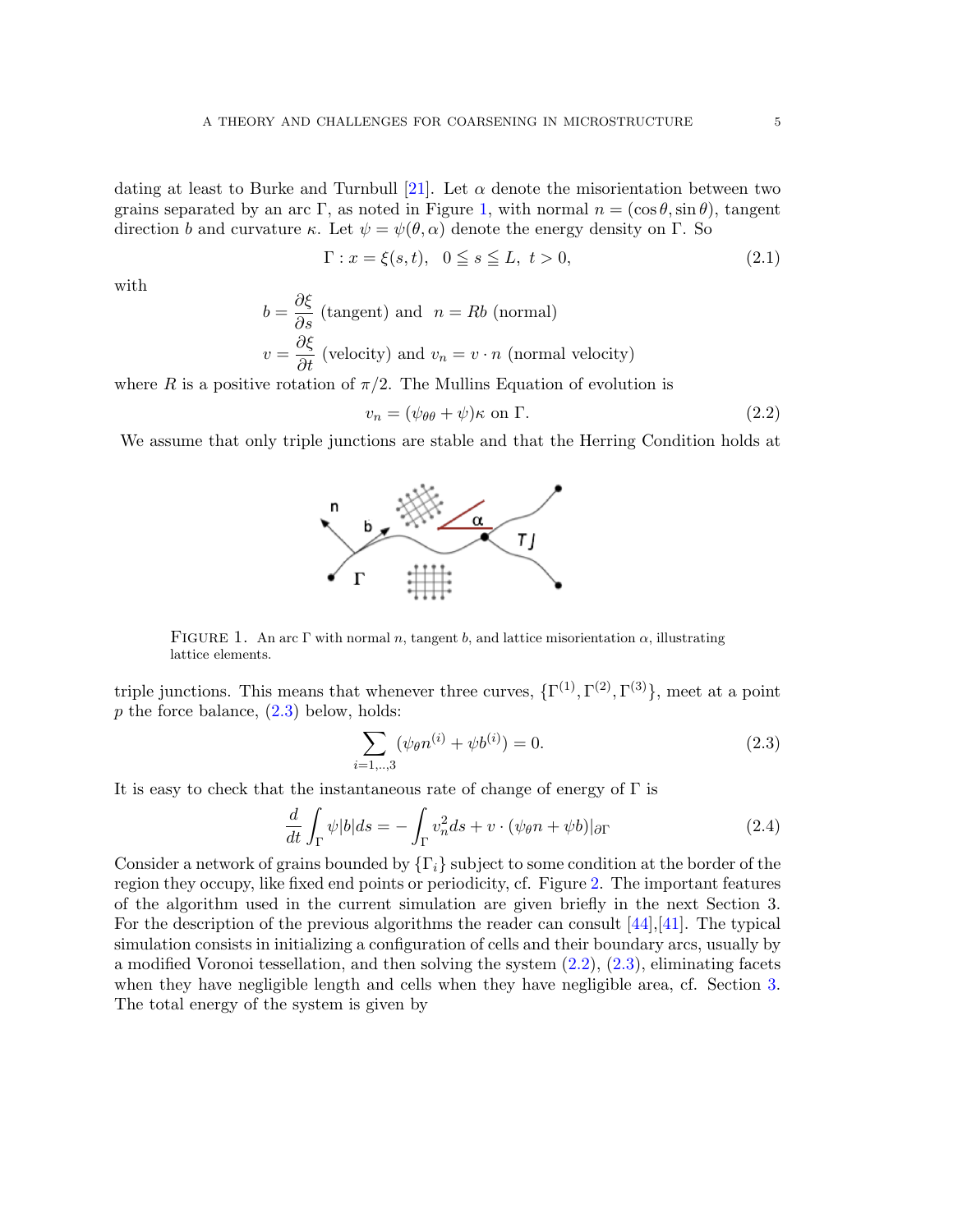

<span id="page-5-1"></span>FIGURE 2. Example of an instant during the simulated evolution of a cellular network. This is from a small simulation with constant energy density and periodic conditions at the border of the configuration.

$$
E(t) = \sum_{\{\Gamma_i\}} \int_{\Gamma_i} \psi |b| ds \tag{2.5}
$$

Owing exactly to the Herring Condition [\(2.3\)](#page-4-0), the instantaneous rate of change of the energy

<span id="page-5-0"></span>
$$
\frac{d}{dt}E(t) = -\sum_{\{\Gamma_i\}} \int_{\Gamma_i} v_n^2 ds + \sum_{TJ} v \cdot \sum (\psi_{\theta} n + \psi b)
$$

$$
= -\sum_{\{\Gamma_i\}} \int_{\Gamma_i} v_n^2 ds
$$

$$
\leq 0,
$$
\n(2.6)

rendering the network dissipative for the energy in any instant absent of critical events. Indeed, in an interval  $(t_0, t_0 + \tau)$  where there are no critical events, we may integrate [\(2.6\)](#page-5-0) to obtain a local dissipation equation

<span id="page-5-2"></span>
$$
\sum_{\{\Gamma_i\}} \int_{t_0}^{t_0+\tau} \int_{\Gamma_i} v_n^2 ds dt + E(t_0 + \tau) = E(t_0)
$$
\n(2.7)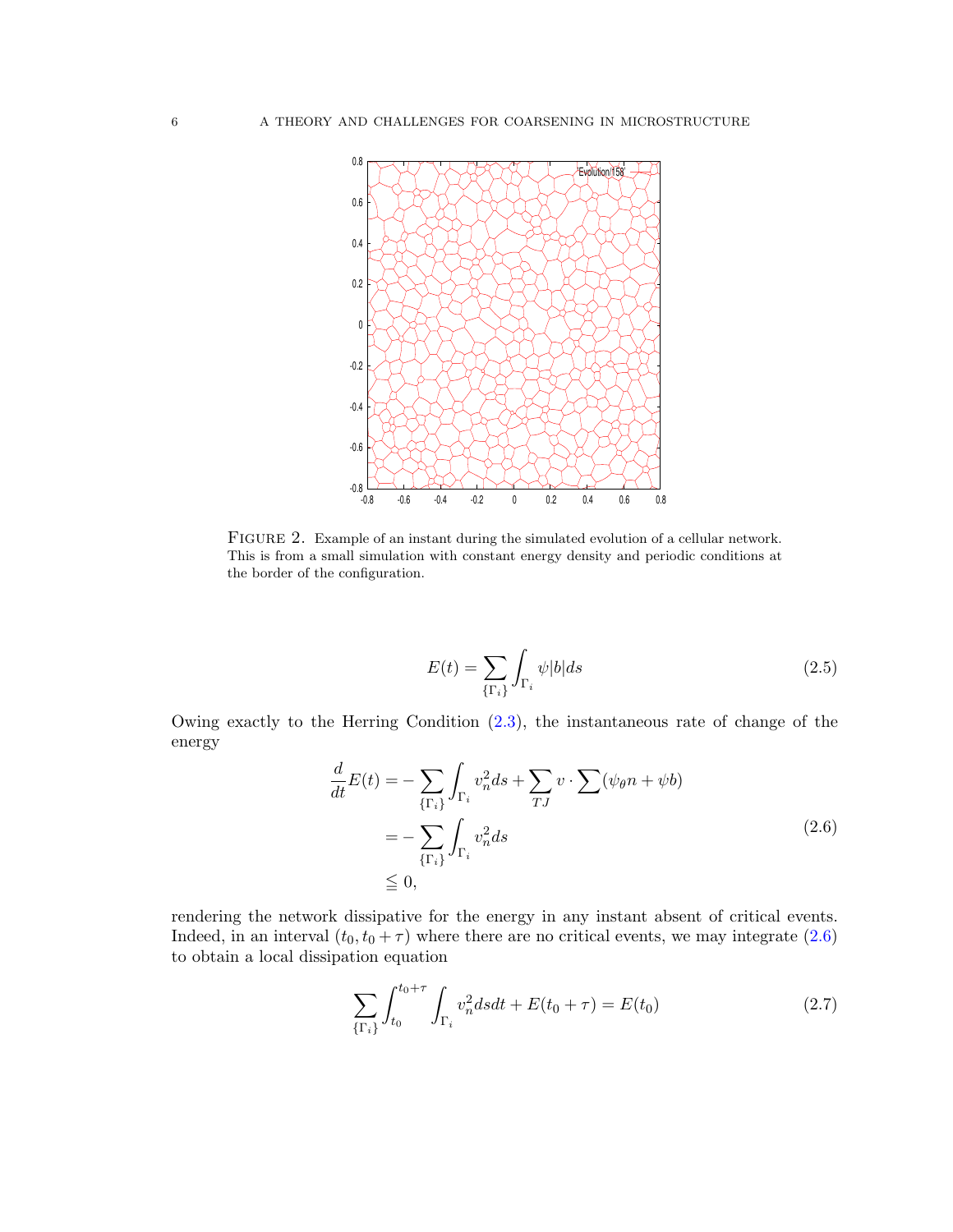which bears a strong resemblance to the simple dissipation relation for an ensemble of inertia free springs with friction. In the simulation, the facet interchange and cell deletion are arranged so that  $(2.6)$  is maintained.

Suppose, for simplicity, that the energy density is independent of the normal direction, so  $\psi = \psi(\alpha)$ . It is this situation that will concern us here. Then [\(2.2\)](#page-4-1) and [\(2.3\)](#page-4-0) may be expressed

<span id="page-6-1"></span>
$$
v_n = \psi \kappa \text{ on } \Gamma \tag{2.8}
$$

$$
\sum_{i=1,\dots,3} \psi b^{(i)} = 0 \text{ at } p,\tag{2.9}
$$

where  $p$  denotes a triple junction.  $(2.9)$  is the same as the Young wetting law.

For this situation we define the grain boundary character distribution, GBCD,

$$
\rho(\alpha, t) = \text{relative length of arc of misorientation } \alpha \text{ at time } t,
$$
\n
$$
\text{normalized so that } \int_{\Omega} \rho d\alpha = 1.
$$
\n(2.10)

## 3. Discussion of the Simulation

<span id="page-6-0"></span>Our simulation method involves a boundary tracking approach which is in contrast to level set methods, for example recent work [\[24\]](#page-22-11), and phase field methods, for example [\[28\]](#page-22-12),[\[40\]](#page-23-18), used by other groups. We approximate only the network of grain boundaries while other methods involve the interior of the grains as well. The location of grain boundaries is implicit in these methods. The advantage of our method is the flexibility in applying a selected energy density on curves and the boundary conditions at triple junctions. The evolution in our approach is based on a variational approach for solving numerically the system  $(2.2)$ ,  $(2.3)$  for the network while managing the critical events. It must be designed so it is robust and reliable statistics can be harvested. Owing to the size and complexity of the network there are number of challenges in the designing of the method. These include

- management of the data structure of cells, facets, and triple junctions, dynamic because of critical events,
- management of the computational domain
- initialization of the computation,
- maintaining the triple junction boundary condition  $(2.3)$  while
- resolving the equations  $(2.2)$  with sufficient accuracy

We will address some of these issues below. We also need some diagnostics to understand the accuracy of the physical model and of the numerical scheme. Questions of numerical accuracy can be addressed by mesh refinement and the convergence of the approximate solutions. For physical accuracy of the model we look at certain properties of the solutions. For example, it is known that the average area of cells grows linearly even in very casual simulations of coarsening, although more careful diagnostics show that the Herring Condition [\(2.3\)](#page-4-0) in these efforts fails. As noted in the introduction, this will lead to an unreliable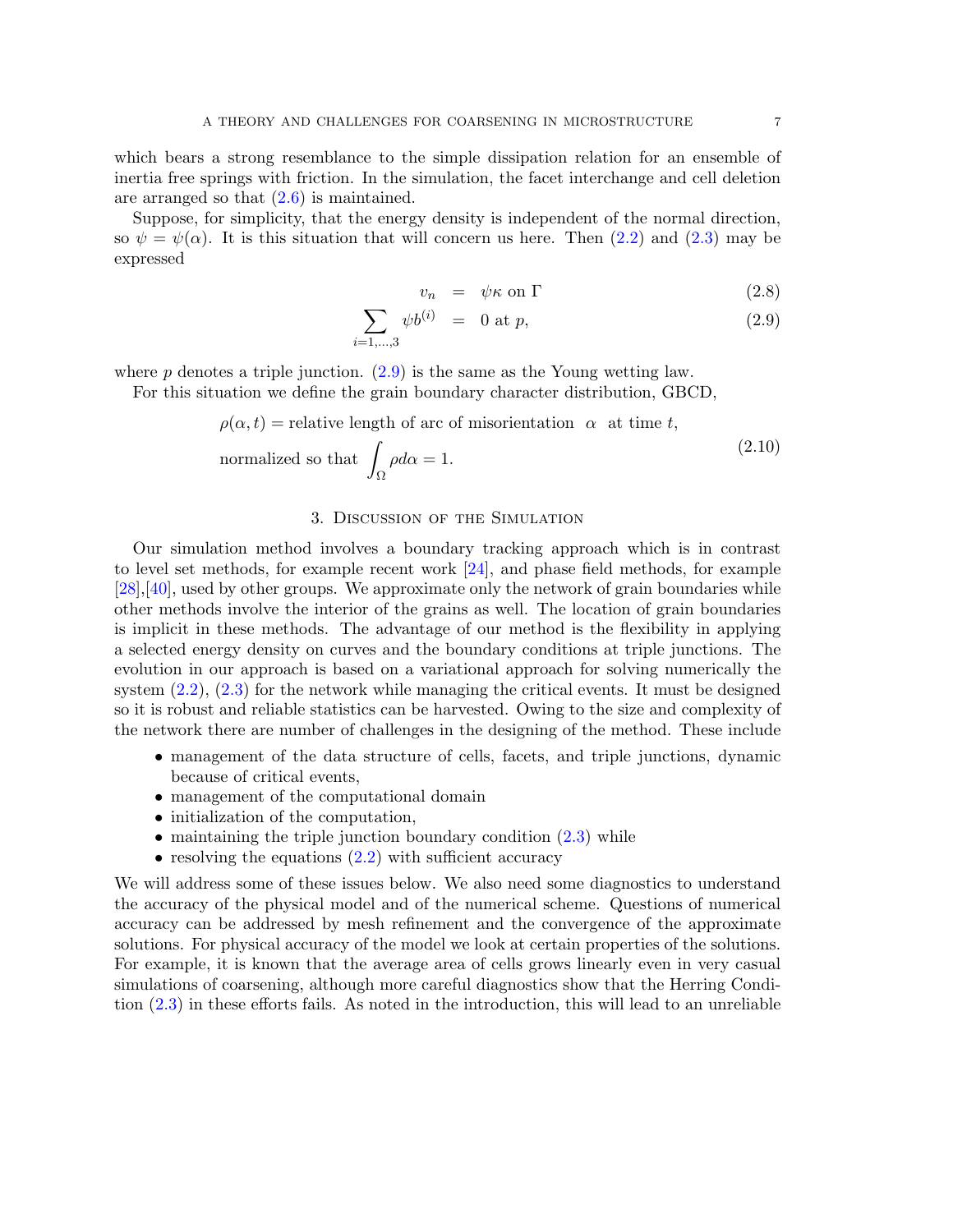determination of the GBCD.

In view of the dissipation inequality  $(2.6)$  the evolution of the grain boundary system may be viewed as a modified steepest descent for the energy. Therefore, the cornerstone of our scheme which assures its stability is the discrete dissipation inequality for the total grain boundary energy which holds when the discrete Herring Condition is satisfied. In general, discrete dissipation principles ensure the stability and convergence of numerical schemes to the continuous solution. The design of our numerical scheme is based on a weak formulation, a variational principle which avoids the additional complexity of higher order spaces. In particular, there is no explicit use of curvature which is the case for direct discretization of equations  $(2.2)$ ,  $(2.3)$ .

The simulation of the grain network is done in three steps by evolving first the grain boundaries, according to Mullin's equation [\(2.2\)](#page-4-1), and then updating the triple points according to Herring's boundary condition [\(2.3\)](#page-4-0), imposed at the triple junctions, and finally managing the rearrangement events. In our numerical simulations, grain boundaries are defined by the set of nodal points and are approximated using linear elements. In the algorithm, we define a global mesh size,  $h$ , and uniformly discretized grain boundaries with local mesh size (distance between neighboring nodal points) which depends on h. Due to the frequency of critical events, we have used a first order method in time, namely the Forward Euler method. Increasing the order of time discretization to 2 by using a predictor corrector method did not affect the distribution functions, which is the focus of this study. *Resolution of the Herring Condition:* To satisfy the Herring Condition [\(2.3\)](#page-4-0) one has to solve the nonlinear equation to determine the new position of the triple junction [\[44\]](#page-23-16). We use the Newton method with line search [\[37\]](#page-23-19) to approximate the new position for the triple junction. As the initial guess for Newton's method, we determine the position of the triple point by defining the velocity of the triple junction to be proportional to the total line stress at that point with coefficient of the proportionality equal to the mobility. This is also dissipative for the network. The Newton algorithm stops if it exceeds a certain tolerance on the number of the iterations. If the Newton algorithm converges, the Herring Condition [\(2.3\)](#page-4-0) is satisfied to machine precision accuracy at the new position of the triple junction. If the Newton algorithm fails to converge at some triple junctions (this happens when we work with very small cells) we use our initial guess to update the triple junction position.

*Critical events:* As grain growth proceeds, critical events occur. When grain boundaries (GB) shrink below a certain size, they trigger one or more of the following processes (i) short GB removal, (ii) splitting of unstable junctions (where more then three GB meet) (ii) fixing double GB (GB that share two vertices).

*Removal of short GB:* A short GB whose length is decreasing is removed. If its length is increasing, it is not removed.

*Splitting unstable vertices:* When a GB disappears, new vertices may appear where more than three edges meet. These are unstable junctions which are split by introducing a new vertex and a new GB of short length. This step reduces the number of edges meeting at the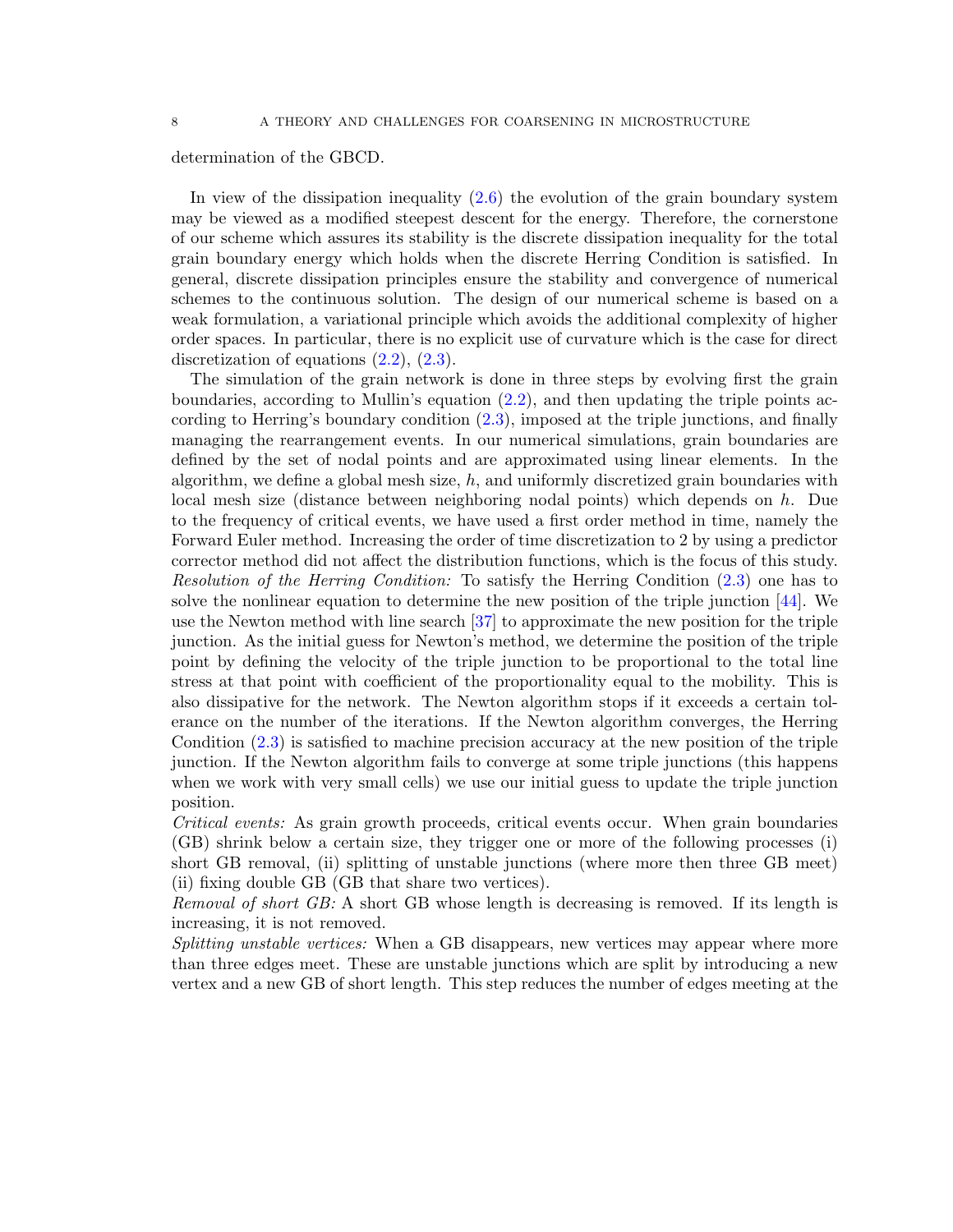unstable junctions. This process continues until all vertices are triple junctions. Details of each split are designed to maximally decrease the energy.

## 4. A Simplified coarsening model with entropy and dissipation

<span id="page-8-0"></span>The coarsening process is irreversible because of its dissipative nature. Even in an interlude when there are no rearrangement events, [\(2.7\)](#page-5-2) shows that a configuration cannot evolve to a former state from a later one. This could be a source of entropy for the system. In our investigation, we view the principal source of entropy to be configurational since we observe the evolution of an 'upscaled' ensemble represented by a single statistic, the misorientation  $\alpha$ , neglecting the remaining information. This is also a source of irreversibility since we have forgotten information. We return to this shortly.

A significant difficulty in developing a theory for the GBCD, and understanding texture development in general, lies in the lack of understanding of consequences of rearrangement events or critical events, facet interchange and grain deletion, on network level properties. For example, in Fig. [3,](#page-9-1) the average area of five-faceted grains during a growth experiment on an Al thin film and the average area of five-faceted cells in a typical simulation both increase with time. Now the von Neumann-Mullins Rule is that the area  $A_n$  of a cell with n-facets satisfies

<span id="page-8-1"></span>
$$
A'_n(t) = c(n-6),
$$
\n(4.1)

when  $\psi = const.$  and triple junctions meet at angles of  $2\pi/3,53$ , [55]. This is thought to hold approximately when anisotropy is small. The von Neumann-Mullins Rule does not fail in the example above, of course, but cells observed at later times had 6, 7, 8, ... facets at earlier times. Thus in the network setting, changes which rearrange the network play a major role.

To address these issues, we will examine a much simpler 1 D model which retains kinetics and critical events but neglects curvature driven growth of the boundaries. In our view, there are two important features of the coarsening system: the evolution of the network by steepest descent of the surface energy and the irreversible change/disappearance of the grain boundaries at certain discrete times, which is necessary because the entire configuration is confined. Elaborating on the latter in the two-dimensional setting of Fig.1: at most times the evolution is smooth, but once in a while a pair of neighboring triple points collides and the grain boundary that joins them disappears forever.

We have used this model to develop a statistical theory for critical events, [\[15\]](#page-22-13),[\[16\]](#page-22-14),[\[14\]](#page-22-15). It has been found to have its own GBCD as well,  $[9], [11], [10], [17]$  $[9], [11], [10], [17]$  $[9], [11], [10], [17]$  $[9], [11], [10], [17]$  $[9], [11], [10], [17]$  $[9], [11], [10], [17]$  $[9], [11], [10], [17]$ , which we shall now review.

Our main idea in  $[9], [11], [10], [17]$  $[9], [11], [10], [17]$  $[9], [11], [10], [17]$  $[9], [11], [10], [17]$  $[9], [11], [10], [17]$  $[9], [11], [10], [17]$  $[9], [11], [10], [17]$  is that the GBCD statistic for the simplified model resembles the solution of a Fokker-Planck Equation via the mass transport implicit scheme, [\[39\]](#page-23-12). In [\[9\]](#page-21-4),[\[11\]](#page-22-2),[\[10\]](#page-22-0),[\[17\]](#page-22-1) the simplified model is formulated as a gradient flow which results in a dissipation inequality analogous to the one found for the coarsening grain network. Because of this simplicity, it will be possible to 'upscale' the network level system description to a higher level GBCD description that accomodates irreversibility. A more useful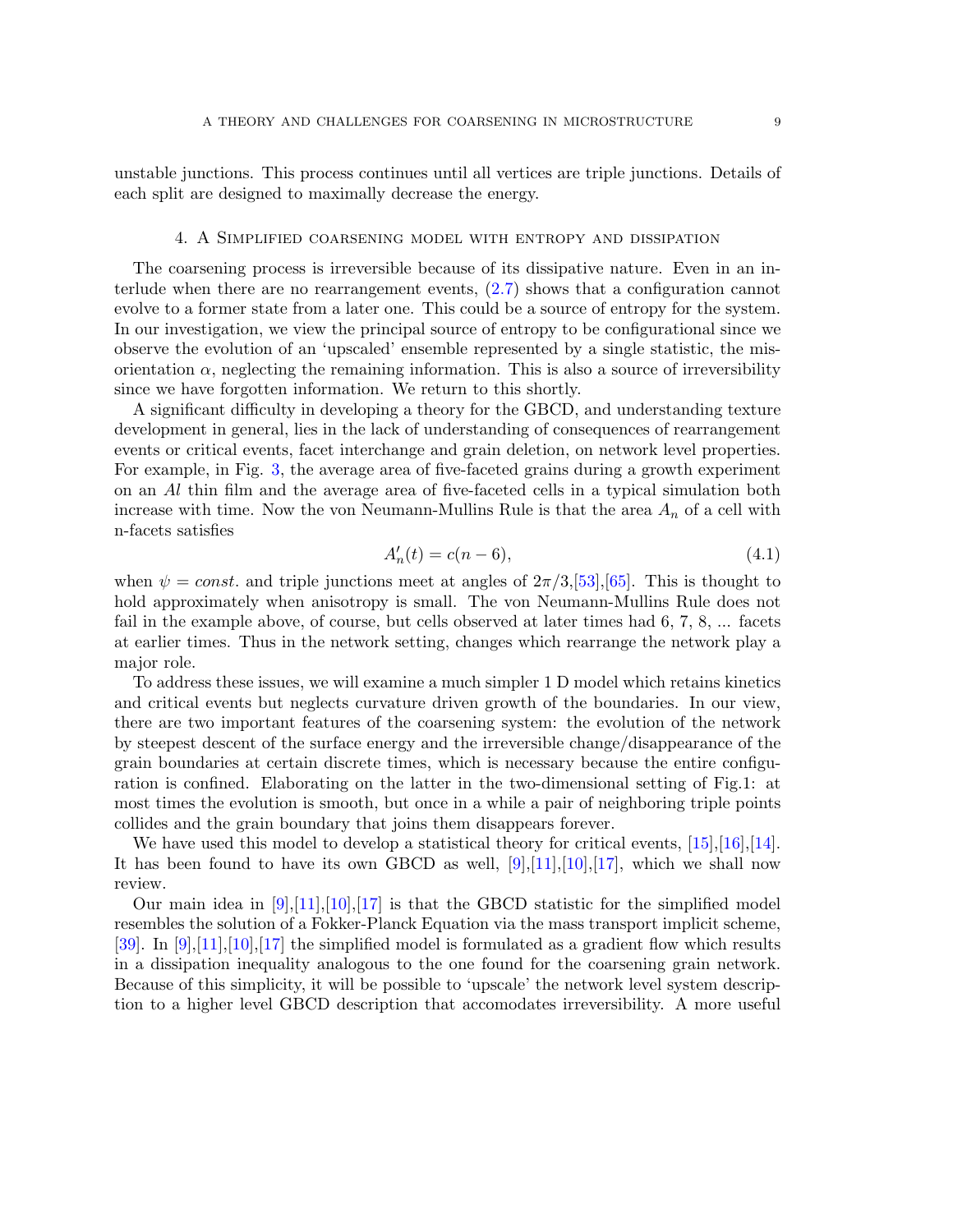

<span id="page-9-1"></span>FIGURE 3. The average area of five-sided cell populations during coarsening in two different cellular systems showing that the von Neumann-Mullins  $n - 6$ -Rule [\(4.1\)](#page-8-1) does not hold at the scale of the network. (left) In an experiment on Al thin film,  $[8]$ , and (right) a typical simulation (arbitrary units).

dissipation inequality is obtained by modifying the viscous term to be a mass transport term, which now brings us to the realm of the Kantorovich-Rubinstein-Wasserstein implicit scheme. As this changes the ensemble, there is an entropic contribution, which we take to be proportional to configurational entropy. This then suggests the Fokker-Planck paradigm.

However, we do not know that the statistic solves the Fokker-Planck PDE but we can ask if it shares important aspects of Fokker-Planck behavior. We give evidence for this by asking for the unique 'temperature-like' parameter, the factor noted above, the relative entropy achieves a minimum over long time. The empirical stationary distribution and Boltzmann distribution with the special value of 'temperature' are in excellent agreement. This gives an explanation for the stationary distribution and the kinetics of evolution. At this point of our investigations, we do not know that the two dimensional network has the detailed dissipative structure of the simplified model, but we are able to produce evidence that the same argument employing the relative entropy does suggest the correct kinetics and stationary distribution.

<span id="page-9-0"></span>4.1. **Formulation.** The simplified coarsening model, driven by the boundary conditions, reflects the dissipation relation of the grain growth system. It resembles an ensemble of inertia-free spring-mass-dashpots. It is an abstraction of the role of triple junctions in the presence of the rearrangement events.

Let  $I \subset \mathbf{R}$  be an interval of length L partitioned by points  $x_i, i = 1, \ldots, n$ , where  $x_i < x_{i+1}, i = 1, \ldots, n-1$  and  $x_{n+1}$  identified with  $x_1$ . For each interval  $[x_i, x_{i+1}], i =$ 1,...,n select a random misorientation number  $\alpha_i \in (-\pi/4, \pi/4]$ . The intervals  $[x_i, x_{i+1}]$ correspond to grain boundaries (but not the 1D "grain") with misorientations  $\alpha_i$  and the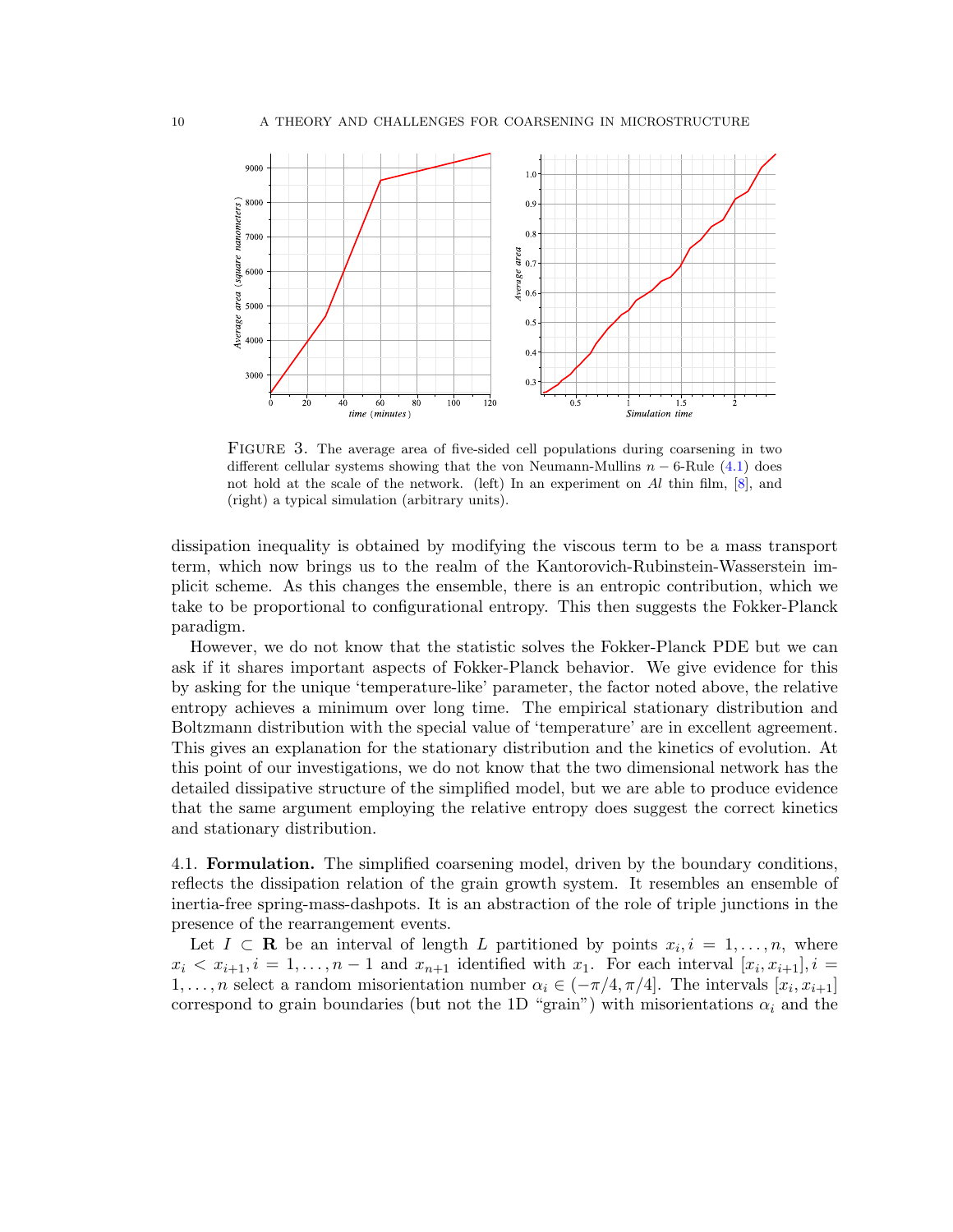points  $x_i$  represent the triple junctions. Choose an energy density  $\psi(\alpha) \geq 0$  and introduce the energy

<span id="page-10-0"></span>
$$
E = \sum_{i=1,\dots,n} \psi(\alpha_i)(x_{i+1} - x_i). \tag{4.2}
$$

To have consistency with the evolution of the 2D cellular network, we impose gradient flow kinetics with respect to  $(4.2)$ , which is just the system of ordinary differential equations

<span id="page-10-1"></span>
$$
\frac{dx_i}{dt} = -\frac{\partial E}{\partial x_i}, i = 1, ..., n, \text{ that is}
$$
\n
$$
\frac{dx_i}{dt} = \psi(\alpha_i) - \psi(\alpha_{i-1}), i = 2...n, \text{ and } \frac{dx_1}{dt} = \psi(\alpha_1) - \psi(\alpha_n).
$$
\n(4.3)

The velocity  $v_i$  of the  $i^{th}$  boundary is

$$
v_i = \frac{dx_{i+1}}{dt} - \frac{dx_i}{dt} = \psi(\alpha_{i-1}) - 2\psi(\alpha_i) + \psi(\alpha_{i+1}).
$$
\n(4.4)

The grain boundary velocities are constant until one of the boundaries collapses. That segment is removed from the list of current grain boundaries and the velocities of its two neighbors are changed due to the emergence of a new junction. Each such deletion event rearranges the network and, therefore, affects its subsequent evolution just as in the two dimensional cellular network. Actually, since the interval velocities are constant, this gradient flow is just a sorting problem. At any time, the next deletion event occurs at smallest positive value of

$$
\frac{x_i - x_{i+1}}{v_i}.
$$

The length  $l_i(t)$  of the i<sup>th</sup> interval is linear in t until it reaches 0 or until a collision event, when it becomes linear with a different slope. In any event, it is continuous, so  $E(t)$ ,  $t>0$ , the sum of such functions multiplied by factors, is continuous.

At any time t between deletion events,

$$
\frac{dE}{dt} = -\sum \frac{dx_i}{dt}^2 \le 0.
$$
\n(4.5)

Next consider for the 1D system [\(4.3\)](#page-10-1), a time interval  $(t_0, t_0 + \tau)$  with no critical events for now. Then we obtain a grain growth analog of the spring-mass-dashpot-like local dissipation inequality.

<span id="page-10-2"></span>
$$
\sum_{i=1...n} \int_0^\tau \frac{dx_i^2}{dt} dt + E(t_0 + \tau) = E(t_0)
$$
\n(4.6)

With an appropriate interpretation of the sum, [\(4.6\)](#page-10-2) holds for all  $t_0$  and almost every  $\tau$ sufficiently small. The dissipation equality  $(4.6)$  can also be rewritten in terms of grain boundary velocities as follows:

<span id="page-10-3"></span>
$$
\frac{1}{4} \sum_{i=1...n} \int_0^\tau v_i^2 dt + E(t_0 + \tau) \le E(t_0)
$$
\n(4.7)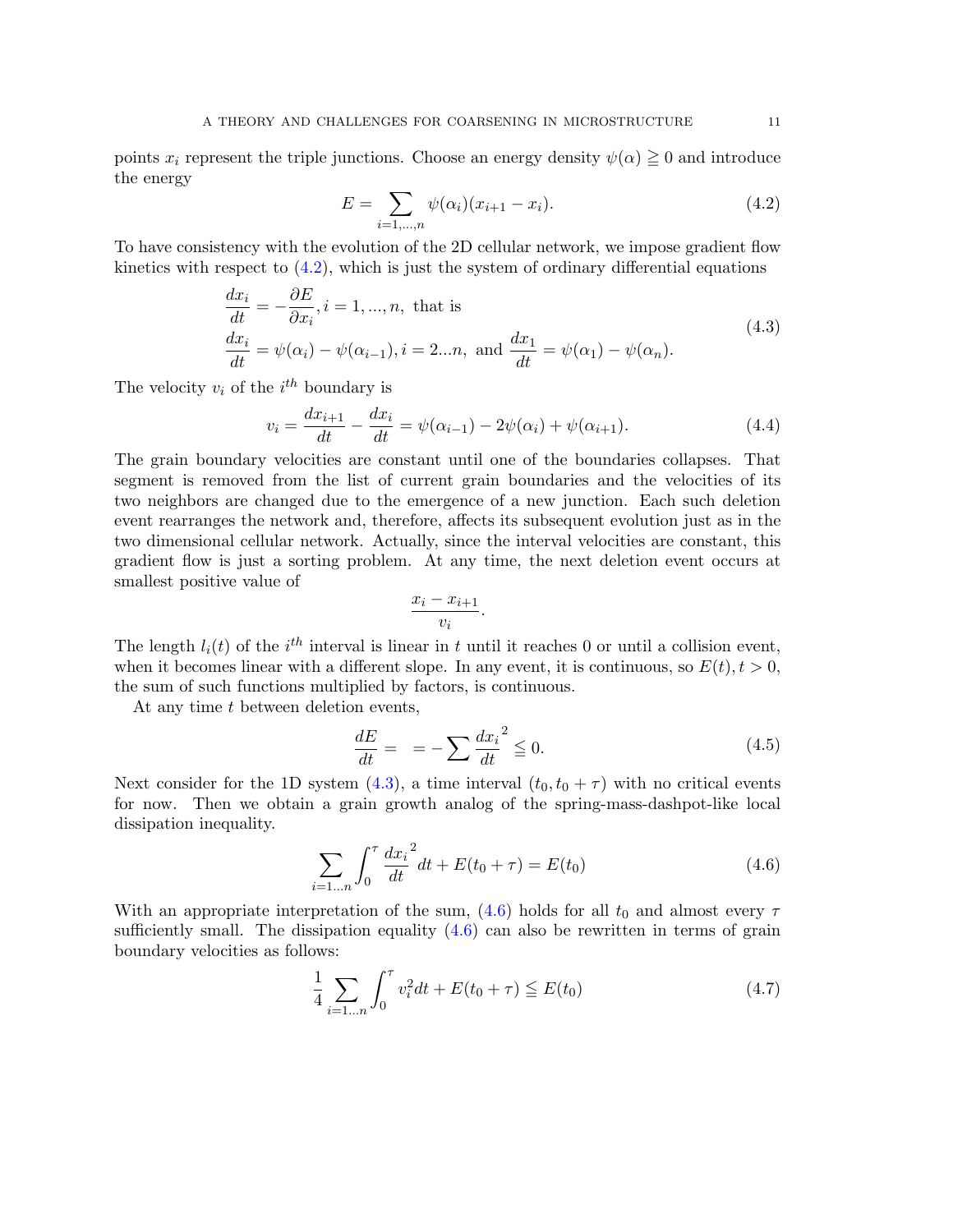The energy of the system at time  $t_0 + \tau$  is determined by its state at time  $t_0$ . Vice versa, changing the sign on the right hand side of [\(4.3\)](#page-10-1) allows us to begin with the state at time  $t_0 + \tau$  and return to the state of time  $t_0$ : the system is reversible in an interval of time absent of rearragement events. This is no longer the situation after such an event. At the later time, we have no knowledge about which interval, now no longer in the inventory, was deleted.

As explained in  $[11], [10], [17]$  $[11], [10], [17]$  $[11], [10], [17]$  $[11], [10], [17]$  $[11], [10], [17]$ , we can introduce now the idea of GBCD for the simplified 1D model. Let us consider a new ensemble based on the misorientation parameter  $\alpha$  where we take  $\Omega$  :  $-\frac{\pi}{4} \leq \alpha \leq \frac{\pi}{4}$ , for later ease of comparison with the two dimensional network for which we are imposing "cubic" symmetry, i.e., "square" symmetry in the plane. The GBCD or character distribution in this context is, as expected, the histogram of lengths of intervals sorted by misorientation  $\alpha$  scaled to be a probability distribution on  $\Omega$ . To be precise, we let

$$
l_i(\alpha, t) = x_{i+1}(t) - x_i(t)
$$

 $=$  length of the  $i<sup>th</sup>$  interval, where explicit note has been taken of its misorientation parameter  $\alpha$ 

Partition  $\Omega$  into m subintervals of length  $h = \frac{\pi}{2}$  $\frac{1}{m}$  and define

<span id="page-11-0"></span>
$$
\rho(\alpha, t) := \sum_{\alpha' \in ((k-1)h, kh]} l_i(\alpha', t) \cdot \frac{1}{Lh}, \text{ for } (k-1)h < \alpha \leq kh. \tag{4.8}
$$

For this definition of the statistic,

$$
\int_{\Omega} \rho(\alpha, t) d\alpha = 1.
$$

One may express [\(4.7\)](#page-10-3) in terms of the character distribution [\(4.8\)](#page-11-0), which amounts to

<span id="page-11-1"></span>
$$
\mu_0 \int_{t_0}^{t_0+\tau} \int_{\Omega} |\frac{\partial \rho}{\partial t}(\alpha, t)|^2 d\alpha dt + \int_{\Omega} \psi(\alpha) \rho(\alpha, t_0 + \tau) d\alpha \leq \int_{\Omega} \psi(\alpha) \rho(\alpha, t_0) d\alpha, \tag{4.9}
$$

where  $\mu_0 > 0$  is some constant.

The expression [\(4.9\)](#page-11-1) is in terms of the new misorientation level ensemble, upscaled from the local level of the original system. We now introduce, as discussed earlier, the modeling assumption, consistent with the lack of reversibility when rearrangement/or critical events occur and add an entropic contribution to [\(4.9\)](#page-11-1). We consider a standard configurational entropy,

<span id="page-11-2"></span>
$$
+\int_{\Omega}\rho\log\rho d\alpha,\tag{4.10}
$$

although this is not the only choice. Minimizing  $(4.10)$  favors the uniform state, which would be the situation were  $\psi(\alpha) = \text{constant}$ . A tantalizing clue to the development of texture will be whether or not this entropy strays from its minimum during the simulation.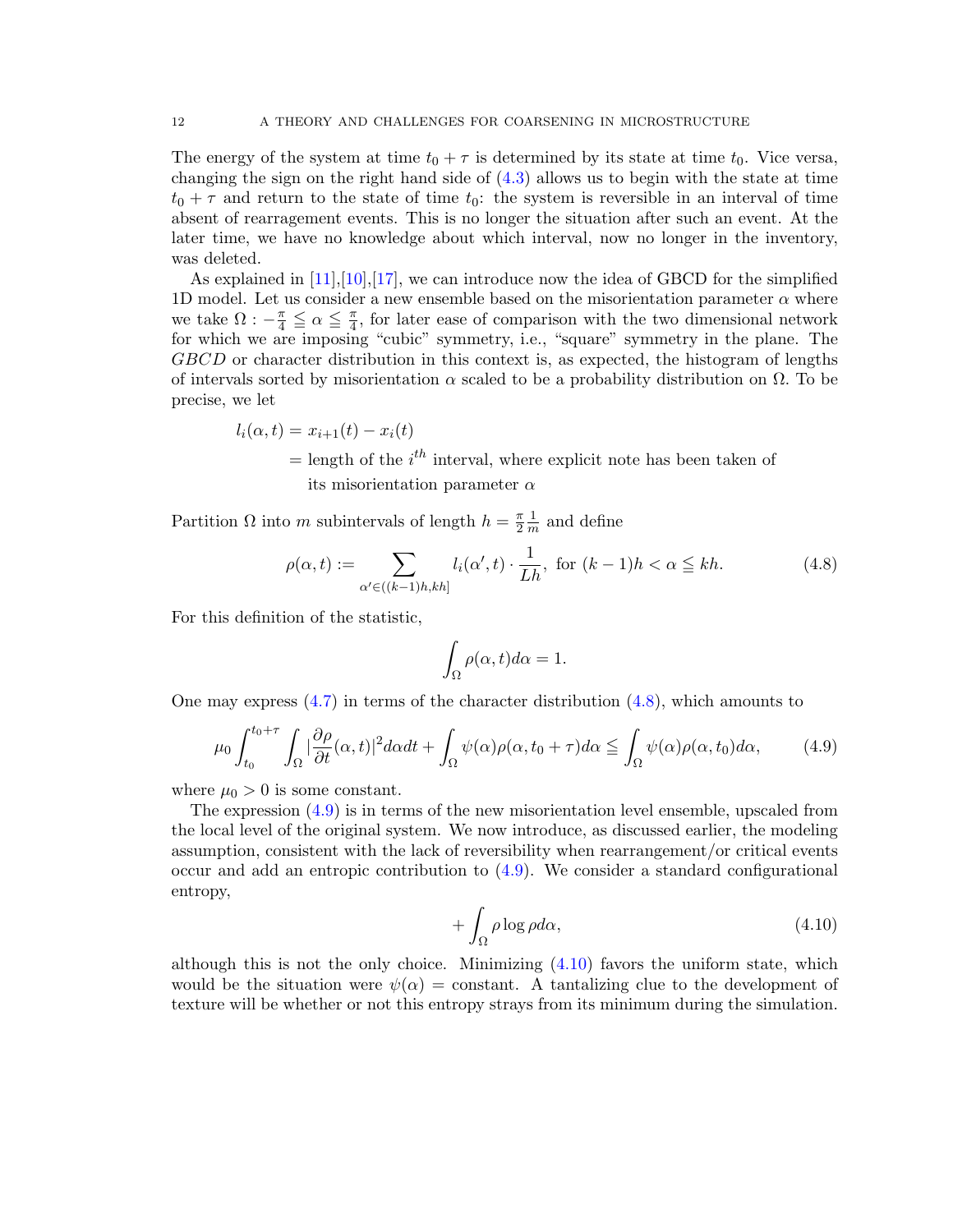Given that [\(4.9\)](#page-11-1) holds, we assume now that there is some  $\lambda > 0$  such that for any  $t_0$ and  $\tau$  sufficiently small that

<span id="page-12-1"></span>
$$
\mu_0 \int_{t_0}^{t_0+\tau} \int_{\Omega} (\frac{\partial \rho}{\partial t})^2 d\alpha dt + \int_{\Omega} (\psi \rho + \lambda \rho \log \rho) d\alpha |_{t_0+\tau} \leq \int_{\Omega} (\psi \rho + \lambda \rho \log \rho) d\alpha |_{t_0} \qquad (4.11)
$$

 $E(t)$  was analogous to an internal energy or the energy of a microcanonical ensemble and now

<span id="page-12-5"></span>
$$
F(\rho) = F_{\lambda}(\rho) = E(t) + \lambda \int_{\Omega} \rho \log \rho d\alpha \qquad (4.12)
$$

is a free energy. The value of the parameter  $\lambda$  is unknown and will be determined in the Validation Section [5](#page-14-0)

<span id="page-12-0"></span>4.2. The mass transport paradigm. The kinetics of the simplified problem will be understood by interpreting the dissipation principle for the GBCD in terms of a mass transport implicit scheme. In fact, [\(4.11\)](#page-12-1) fails as a proper dissipation principle because the first term

<span id="page-12-3"></span>
$$
\mu_0 \int_{t_0}^{t_0+\tau} \int_{\Omega} (\frac{\partial \rho}{\partial t})^2 d\alpha dt \tag{4.13}
$$

does not represent lost energy due to frictional or viscous forces. For a deformation path  $f(\alpha, t), 0 \le t \le \tau$ , of probability densities, this quantity is

<span id="page-12-4"></span>
$$
\int_0^\tau \int_\Omega v^2 f d\alpha dt \tag{4.14}
$$

where  $f, v$  are related by the continuity equation and initial and terminal conditions

$$
f_t + (vf)_{\alpha} = 0 \text{ in } \Omega \times (0, \tau), \text{ and}
$$
  

$$
f(\alpha, 0) = \rho(\alpha, 0), \ f(\alpha, \tau) = \rho(\alpha, \tau),
$$
 (4.15)

by analogy with fluids [\[47\]](#page-23-20), p.53 et seq., and elementary mechanics. (We have set  $t_0 = 0$ for convenience.)

On the other hand, by a result of Benamou and Brenier [\[18\]](#page-22-16), given two probability densities  $f^*, f$  on  $\Omega$ , the Wasserstein distance  $d(f, f^*)$  between them is given by

<span id="page-12-2"></span>
$$
\frac{1}{\tau}d(f, f^*)^2 = \inf \int_0^{\tau} \int_{\Omega} v^2 f d\xi dt
$$
\nover deformation paths  $f(\xi, t)$  subject to\n
$$
f_t + (vf)_{\xi} = 0, \text{ (continuity equation)}
$$
\n
$$
f(\xi, 0) = f^*(\xi), f(\xi, \tau) = f(\xi) \text{ (initial and terminal conditions)}
$$
\n(4.16)

Let us briefly review the notion of Kantorovich-Rubinstein-Wasserstein metric, or simply Wasserstein metric. The reader can consult [\[63\]](#page-24-13), [\[3\]](#page-21-10) for more detailed exposition of the subject.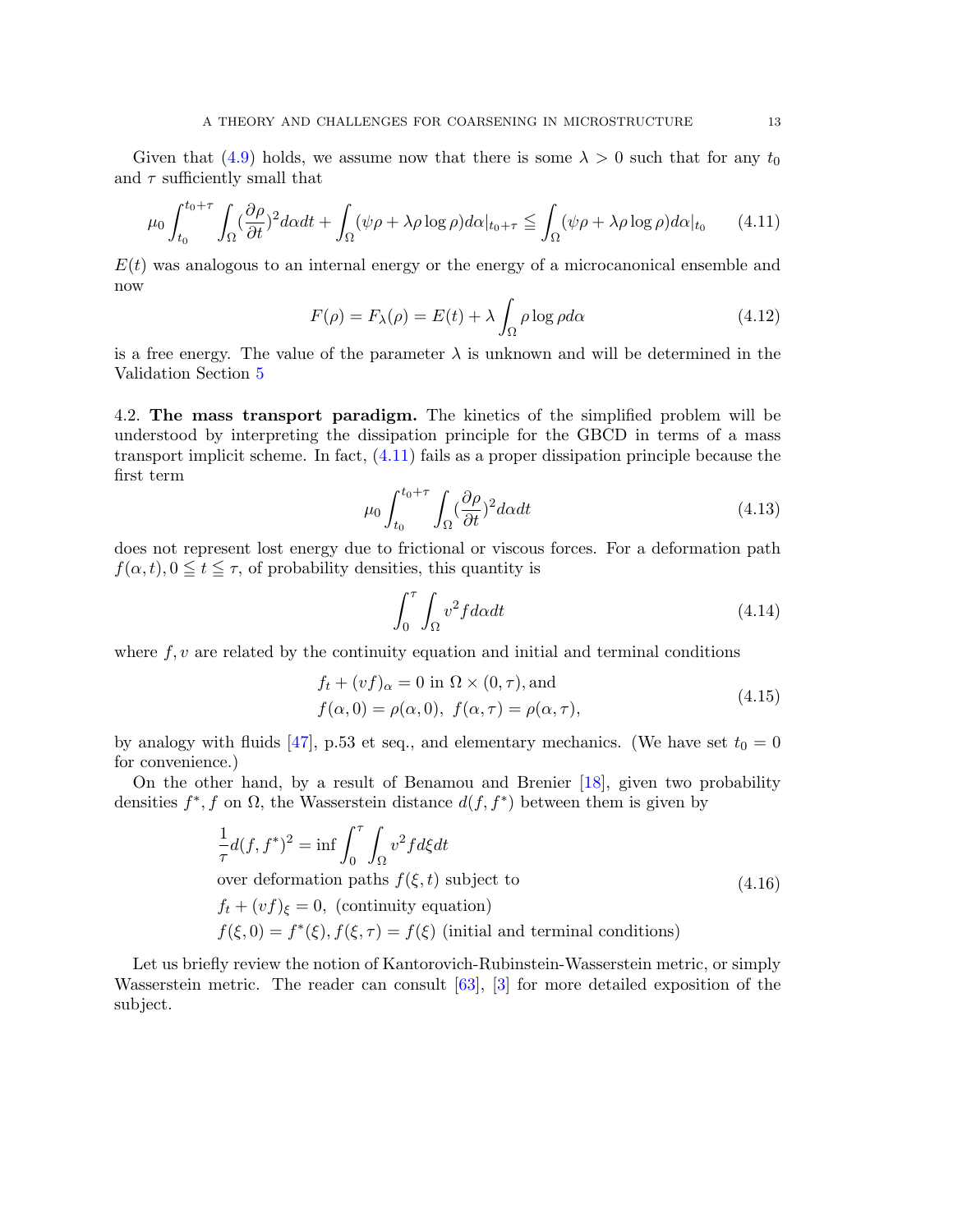Let  $D \subset \mathbf{R}$  be an interval, perhaps infinite, and  $f^*$ , f a pair of probability densities on D (with finite variance). The quadratic Wasserstein metric or 2-Wasserstein metric is defined to be

$$
d(f, f^*)^2 = \inf_P \int_{D \times D} |x - y|^2 dp(x, y)
$$
  
\n
$$
P = \text{joint distributions for } f, f^* \text{ on } \bar{D} \times \bar{D},
$$
\n(4.17)

i.e., the marginals of any  $p \in P$  are  $f, f^*$ . The metric induces the weak-\* topology on  $C(\bar{D})'$ . If f,  $\bar{f}^*$  are strictly positive, there is a transfer map which realizes p, essentially the solution of the Monge-Kantorovich mass transfer problem for this situation. This means that there is a strictly increasing

$$
\phi: D \to D \text{ such that}
$$

<span id="page-13-0"></span>
$$
\int_{D} \zeta(y)f(y)dy = \int_{D} \zeta(\phi(x))f^*(x)dx, \ \zeta \in C(\bar{D}), \text{ and}
$$
\n
$$
d(f, f^*)^2 = \int_{D} |x - \phi(x)|^2 f^* dx
$$
\n(4.18)

In this one dimensional situation, as was known to Frechét,  $[27]$ ,

$$
\phi(x) = F^{*-1}(F(x)), \ x \in D, \text{where}
$$
  

$$
F^*(x) = \int_{-\infty}^x f^*(x') dx' \text{ and } F(x) = \int_{-\infty}^x f(x') dx'
$$
 (4.19)

are the distribution functions of  $f^*, f$ . In one dimension there is only one transfer map. The conditions [\(4.16\)](#page-12-2) are in 'Eulerian' form. Likewise there is the 'Lagrangian' form which follows by rewriting  $(4.16)$  using the transfer function formulation in  $(4.18)$ ,

$$
\frac{1}{\tau}d(f, f^*)^2 = \inf \int_0^{\tau} \int_D \phi_t^2 f^* dx
$$
\nover transfer paths  $\phi(x, t)$  from *D* to *D* with\n
$$
\phi(x, 0) = x \text{ and } \phi(x, \tau) = \phi(x)
$$
\n(4.20)

Therefore, our goal is to replace  $(4.13)$  with  $(4.14)$ . Since the associated metrics induce different topologies, an estimate must involve additional terms. Assume that our statistic  $\rho(\alpha, t)$  satisfies

<span id="page-13-1"></span>
$$
\rho(\alpha, t) \ge \delta > 0 \text{ in } \Omega, t > 0. \tag{4.21}
$$

This is a necessary assumption for our estimates below. In fact, to proceed with the implicit scheme introduced later, it is sufficient to require [\(4.21\)](#page-13-1) just for the initial data  $\rho_0(\alpha)$  since this property is inherited by the iterates. We now use the representation [\(4.16\)](#page-12-2) and we use the deformation path given by  $\rho$  itself to calculate that for some  $c_{\Omega} > 0$ ,

$$
\frac{1}{\tau}d(\rho,\rho^*)^2 \le \int_0^{\tau} \int_{\Omega} v^2 \rho dx dt \le \frac{c_{\Omega}}{\min_{\Omega} \rho} \int_0^{\tau} \int_{\Omega} \frac{\partial \rho}{\partial t}(x,t)^2 dx dt, \rho^*(x) = \rho(x,0) \text{ and } \rho(x) = \rho(x,\tau),
$$
\n(4.22)

where 0 represents an arbitrary starting time and  $\tau$  a relaxation time.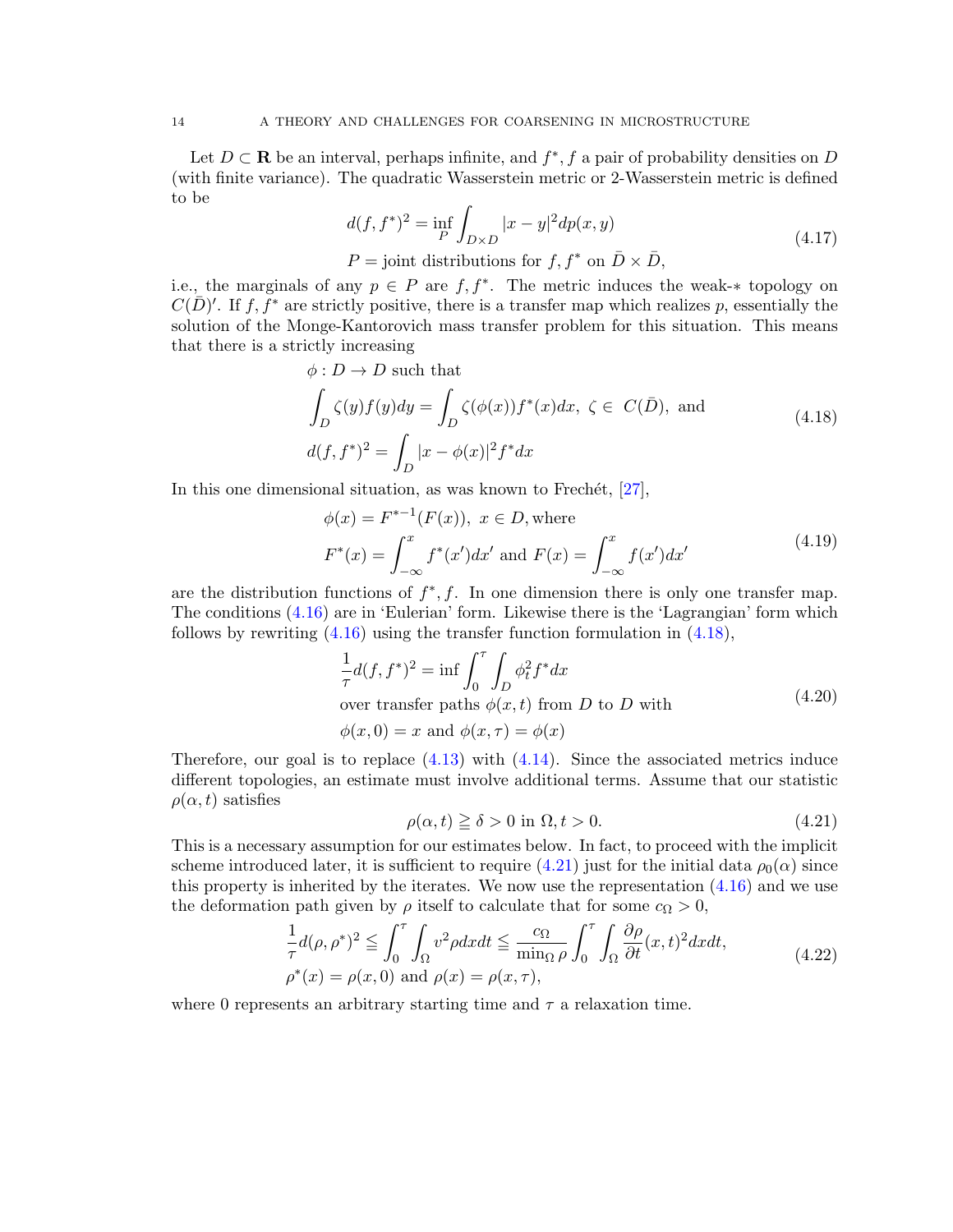Thus there is a  $\mu > 0$  such that for any relaxation time  $\tau > 0$ ,

<span id="page-14-1"></span>
$$
\frac{\mu}{2} \int_0^{\tau} \int_{\Omega} v^2 \rho d\alpha dt + F_{\lambda}(\rho) \leq F_{\lambda}(\rho^*)
$$
\n(4.23)

We next replace [\(4.23\)](#page-14-1) by a minimum principle, arguing that the path given by  $\rho(\alpha, t)$ is the one most likely to occur and the minimizing path has the highest probability. For this step, let  $\rho^* = \rho(\cdot, t_0)$  and  $\rho = \rho(\cdot, t + \tau)$ . Observe that from [\(4.16\)](#page-12-2),

$$
\frac{1}{\tau}d(\rho,\rho^*)^2 = \inf \int_0^{\tau} \int_{\Omega} v^2 f d\alpha dt
$$
  
over deformation paths  $f(\alpha, t)$  subject to (4.24)

 $f_t + (vf)_{\alpha} = 0$ , (continuity equation)  $f(\xi, 0) = \rho^*(\alpha)$ ,  $f(\alpha, \tau) = \rho(\alpha, \tau)$  (initial and terminal conditions)

where  $d$  is the Wasserstein metric. So we may express the minimum principle in the form

<span id="page-14-2"></span>
$$
\frac{\mu}{2\tau}d(\rho,\rho^*)^2 + F_{\lambda}(\rho) = \inf_{\{\eta\}} \{\frac{\mu}{2\tau}d(\eta,\rho^*)^2 + F_{\lambda}(\eta)\}
$$
(4.25)

For each relaxation time  $\tau > 0$  we determine iteratively the sequence  $\{\rho^{(k)}\}$  by choosing  $\rho^* = \rho^{(k-1)}$  and  $\rho^{(k)} = \rho$  in [\(4.25\)](#page-14-2) and set

$$
\rho^{(\tau)}(\alpha, t) = \rho^{(k)}(\alpha) \text{ in } \Omega \text{ for } k\tau \le t < (k+1)\tau. \tag{4.26}
$$

We then anticipate recovering the GBCD  $\rho$  as

<span id="page-14-3"></span>
$$
\rho(\alpha, t) = \lim_{\tau \to 0} \rho^{(\tau)}(\alpha, t), \tag{4.27}
$$

with the limit taken in a suitable sense. It is known that  $\rho$  obtained from [\(4.27\)](#page-14-3) is the solution of the Fokker-Planck Equation, [\[39\]](#page-23-12),

<span id="page-14-4"></span>
$$
\mu \frac{\partial \rho}{\partial t} = \frac{\partial}{\partial \alpha} (\lambda \frac{\partial \rho}{\partial \alpha} + \psi' \rho) \text{ in } \Omega, 0 < t < \infty.
$$
 (4.28)

We might point out here, as well, that a solution of  $(4.28)$  with periodic boundary conditions and nonnegative initial data is positive for  $t > 0$ .

# 5. Validation of the scheme

<span id="page-14-0"></span>We now begin the validation step of our model. The procedure which leads to the implicit scheme, based on the dissipation inequality [\(4.7\)](#page-10-3), holds for the entire system but does not identify individual intermediate 'spring-mass-dashpots'. The consequence is that we cannot set the temperature-like parameter  $\sigma$ , but in some way must decide if one exists. Introduce the notation for the Boltzmann distribution with parameter  $\lambda$ 

<span id="page-14-5"></span>
$$
\rho_{\lambda}(\alpha) = \frac{1}{Z_{\lambda}} e^{-\frac{1}{\lambda}\psi(\alpha)}, \alpha \in \Omega, \text{ with } Z_{\lambda} = \int_{\Omega} e^{-\frac{1}{\lambda}\psi(\alpha)} d\alpha.
$$
 (5.1)

With validation we would gain qualitative properties of solutions of  $(4.28)$ :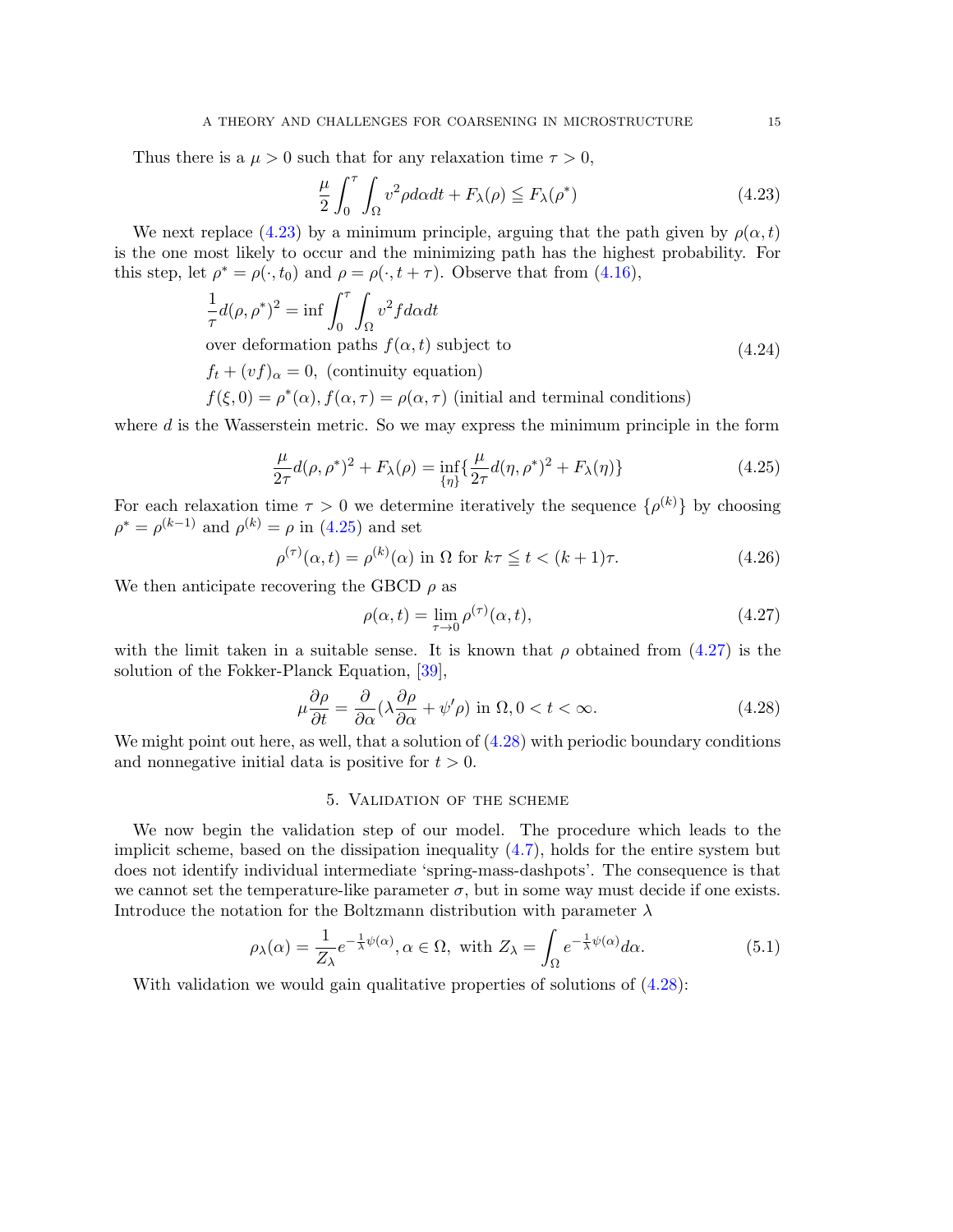- $\rho(\alpha, t) \to \rho_{\sigma}(\alpha)$  as  $t \to \infty$ , and
- this convergence is exponentially fast.

The Kullback-Leibler relative entropy for [\(4.28\)](#page-14-4) is given by

<span id="page-15-0"></span>
$$
\Phi_{\lambda}(\eta) = \Phi(\eta \| \rho_{\lambda}) = \int_{\Omega} \eta \log \frac{\eta}{\rho_{\lambda}} d\alpha \text{ where}
$$
  

$$
\eta \ge 0 \text{ in } \Omega, \int_{\Omega} \eta d\alpha = 1,
$$
 (5.2)

with  $\rho_{\lambda}$  from [\(5.1\)](#page-14-5). By Jensen's Inequality it is always nonnegative. In terms of the free energy  $(4.12)$  and  $(5.1)$ ,  $(5.2)$  is given by

$$
\Phi_{\lambda}(\eta) = \frac{1}{\lambda} F_{\lambda}(\eta) + \log Z_{\lambda}.
$$
\n(5.3)

(Note: In our earlier work [\[10,](#page-22-0) [17\]](#page-22-1), we defined relative entropy to be  $\lambda$  times [\(5.2\)](#page-15-0).) A solution  $\rho$  of [\(4.28\)](#page-14-4) has the property that

$$
\Phi_{\lambda}(\rho) \to 0 \text{ as } t \to \infty. \tag{5.4}
$$

Therefore, we seek to identify the particular  $\lambda = \sigma$  for which  $\Phi_{\sigma}$  defined by the GBCD statistic  $\rho$  tends monotonically to the minimum of all the  ${\{\Phi_{\lambda}\}}$  as t becomes large. We then ask if the terminal, or equilibrium, empirical distribution  $\rho$  is equal to  $\rho_{\sigma}$ . Note that since

$$
f(x,y) = x \log x - x \log y, \ x, y > 0,
$$

is convex,  $\Phi(\eta||\rho_{\lambda})$  is a convex function of  $(\eta, \rho_{\lambda})$ . We assign a time  $t = T_{\infty}$  and seek to minimize [\(5.2\)](#page-15-0) at  $T_{\infty}$ . With

$$
\psi_{\lambda} = \frac{\psi}{\lambda} + \log Z_{\lambda},\tag{5.5}
$$

this minimization is a convex duality type of optimization problem, namely, to find the  $\sigma$ for which

<span id="page-15-1"></span>
$$
\int_{\Omega} {\{\psi_{\sigma}\rho + \rho \log \rho\}} d\alpha = \inf_{\{\psi_{\lambda}\}} \int_{\Omega} {\{\psi_{\lambda}\rho + \rho \log \rho\}} d\alpha \tag{5.6}
$$

Note that

" Ω  $e^{-\psi_{\lambda}}d\alpha=1$ 

which gives the minimization in  $(5.6)$  the form of finding an optimal prefix code, eg.  $[57]$ . Here the potential  $\psi_{\lambda}$ , the code, is minimized in a family rather than the unknown density  $\rho$  itself, which is the given alphabet. For practical purposes, note that

<span id="page-15-2"></span>
$$
\Phi(\rho \| \rho_{\lambda}) = \int_{\Omega} \rho \log \rho d\alpha + \frac{1}{\lambda} \int_{\Omega} \psi \rho d\alpha + \log Z_{\lambda}
$$
\n(5.7)

is a strictly convex non-negative function of the 'inverse temperature'  $\beta = \frac{1}{\lambda}, \beta > 0$ , and thus admits a unique minimum.

The information theory interpretation is that we are minimizing the information loss among trial encodings of the alphabet represented by the statistic  $\rho$ . In this sense we see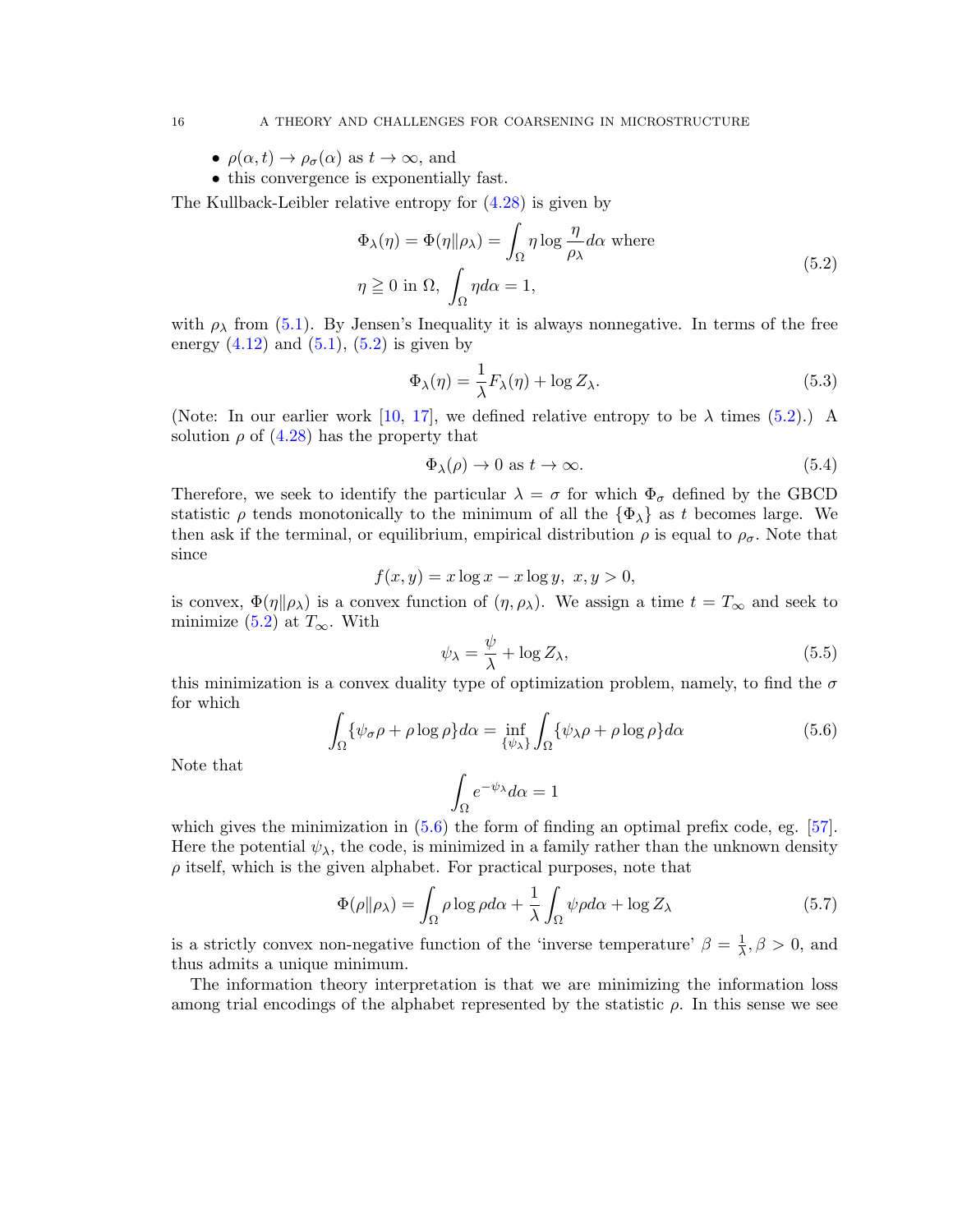that asking for an optimal distribution  $\rho_{\sigma}$  to represent our statistic  $\rho$ , necessarily introduces (relative) entropy in our considerations, returning us, as it were, full circle.

From a given simulation, we harvest the GBCD statistic. It is a trial. The convexity of  $\Phi(\rho||\rho_{\lambda})$  suggests that we can average trials. For trials  $\{\rho_1,\ldots\rho_N\},\$ 

$$
\Phi(\frac{1}{N}\sum_{i=1...N}\rho_i\|\rho_\lambda)\leq \frac{1}{N}\sum_{i=1...N}\Phi(\rho_i\|\rho_\lambda). \tag{5.8}
$$

So we can seek the optimal  $\lambda = \sigma$  by optimizing with the averaged trial. We shall illustrate this for the validation process for the two dimensional simulation.

<span id="page-16-0"></span>5.1. An example of the simplified problem. For the simplified coarsening model, we consider

$$
\psi(\alpha) = 1 + 2\alpha^2 \text{ in } \Omega = \left(-\frac{\pi}{4}, \frac{\pi}{4}\right),\tag{5.9}
$$

and shall identify a unique such parameter, which we label  $\sigma$ , by seeking the minimum of the relative entropy  $(5.2)$ , namely by inspection of plots of  $(5.6)$  and  $(5.7)$ , and then comparing ρ with the found  $ρ<sub>σ</sub>$ . This  $ψ$  the development to second order of  $ψ(α) = 1 + 0.5 \sin<sup>2</sup> 2α$ used in the 2D simulation. Moreover, since the potential is quadratic, it represents a version of the Ornstein-Uhlenbeck process. We agree that  $T_{\infty} = T(80\%) = 6.73$  represents time equals infinity. This is the time at which 80% of the segments have been deleted and corresponds to the stationary configuration in the two-dimensional simulation. For the simplified critical event model we are considering, it is clear that by computing for a sufficiently long time, all cells will be gone. This time may be quite long. For comparison,  $T(90\%) = 30$  and  $T(95\%) = 103$ . There may be additional criteria for choosing a T in the neighborhood of  $T(80\%)$  and we may wish to discuss this later. The results are reported in Fig. [4.](#page-16-1)



<span id="page-16-1"></span>FIGURE 4. Graphical results for the simplified coarsening model. (left) Relative entropy plots for selected values of  $\lambda$  with  $\Phi_{\sigma}$  noted in red. The value of  $\sigma = 0.0296915$ . (right) Empirical distribution at time  $T = T_{\infty}$  in red compared with  $\rho_{\sigma}$  in black.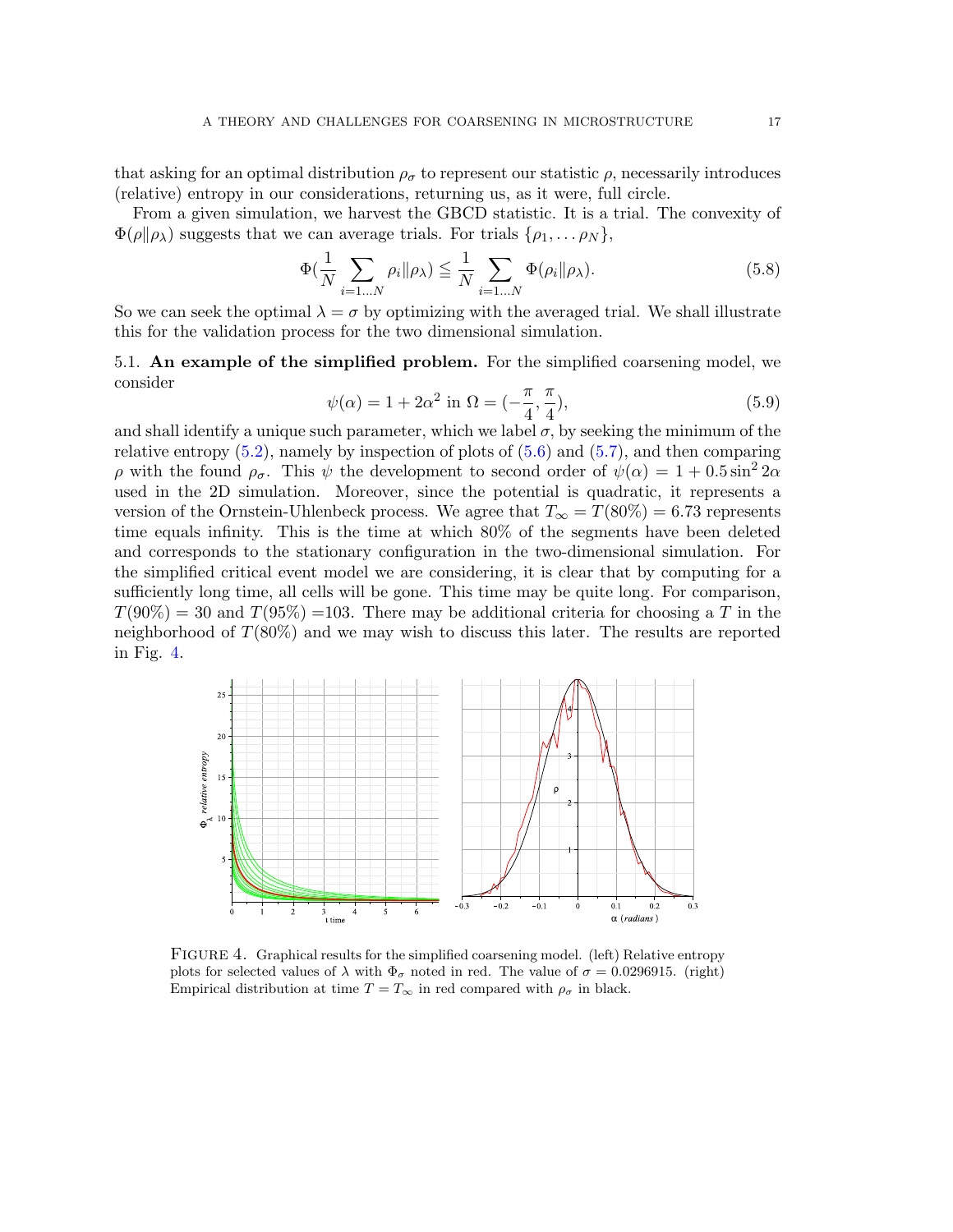## 6. The entropy method for the GBCD

<span id="page-17-1"></span><span id="page-17-0"></span>6.1. Quadratic interfacial energy density. We shall apply the method of Section [5](#page-14-0) to the GBCD harvested from the 2D simulation. We consider first a typical simulation with the energy density

<span id="page-17-4"></span>
$$
\psi(\alpha) = 1 + \epsilon(\sin 2\alpha)^2, \ -\frac{\pi}{4} \leqq \alpha \leqq \frac{\pi}{4}, \ \epsilon = 1/2, \tag{6.1}
$$

Figure [5,](#page-17-3) initialized with  $10^4$  cells and normally distributed misorientation angles and terminated when 2000 cells remain. At this stage, the simulation is essentially stagnant. Five trials were executed and we consider the average of  $\rho$  of the empirical GBCD's. Possible 'temperature' parameters  $\lambda$  and  $\rho_{\lambda}$  in [\(5.1\)](#page-14-5) for the density [\(6.1\)](#page-17-4) are constructed. This  $\rho_{\lambda}$  then defines a trial relative entropy via [\(5.2\)](#page-15-0). We now identify the parameter  $\sigma$ , which turns out to be  $\sigma \approx 0.1$ , and the value of the relative entropy  $\Phi_{\sigma}(T_{\infty}) \approx 0.01$ , which is about  $10\%$  of its initial value, Figure [6.](#page-18-0) From Figure [7](#page-18-1) (left), we see that this relative entropy  $\Phi_{\sigma}$  has exponential decay until it reaches time about  $t = 1.5$ , after which it remains constant. The averaged empirical GBCD is compared with the Boltzmann distribution in Figure [7](#page-18-1) (right). The solution itself then tends exponentially in  $L^1$  to its limit  $\rho_{\sigma}$  by the Kullback-Leibler Inequality.



<span id="page-17-3"></span>FIGURE 5. (left) The energy density  $\psi(\alpha) = 1 + \epsilon \sin^2 2\alpha$ ,  $|\alpha| < \pi/4$ ,  $\epsilon = \frac{1}{2}$ . (right) The entropy of  $\rho(\alpha, t)$  as a function of time t is increasing, suggesting the development of order in the configuration.

# <span id="page-17-2"></span>6.2. Quartic interfacial energy density. Our second example is a quartic energy

<span id="page-17-5"></span>
$$
\psi(\alpha) = 1 + \epsilon(\sin 2\alpha)^4, \ -\frac{\pi}{4} \leqq \alpha \leqq \frac{\pi}{4}, \ \epsilon = 1/2. \tag{6.2}
$$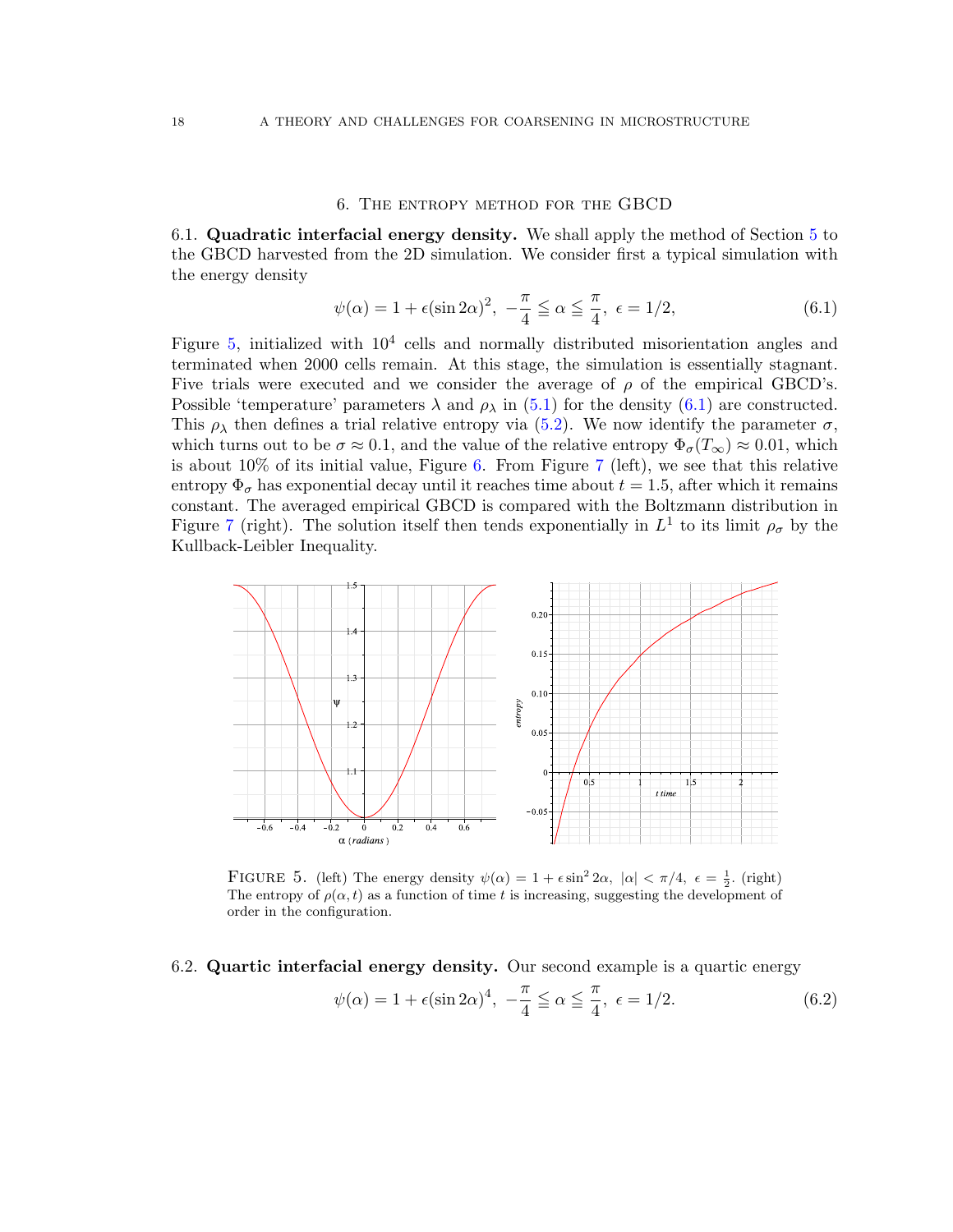

<span id="page-18-0"></span>FIGURE 6. In these plots, the GBCD  $\rho$  is averaged over 5 trials. (left) The relative entropy of the grain growth simulation with energy density [\(6.1\)](#page-17-4) for a sequence of  $\Phi_{\lambda}$  vs. t with the optimal choice  $\sigma \approx 0.1$  noted in red. (right) Relative entropy for an indicated range of values of temperature parameter  $\lambda$  at the terminal time t = 2.3. The minimum value of the relative entropy is  $\approx 0.01$ .



<span id="page-18-1"></span>FIGURE 7. In these plots, the GBCD is averaged over 5 trials. (left) Plot of  $-\log \Phi_{\sigma}$ vs.  $t$  with energy density  $(6.1)$ . It is approximately linear until it becomes constant showing that  $\Phi_{\sigma}$  decays exponentially.(right) GBCD  $\rho$  (red) and Boltzmann distribution  $\rho_{\sigma}$  (black) for the potential  $\psi$  of [\(6.1\)](#page-17-4) with parameter  $\sigma \approx 0.1$  as predicted by our theory.

Again, a configuration of  $10^4$  cells is initialized with normally distributed misorientations and, this time, the computation proceeds until about 1000 cells remain. The relative entropy and the equilibrium Boltzmann statistic stabilize when 2000 cells remain. Seven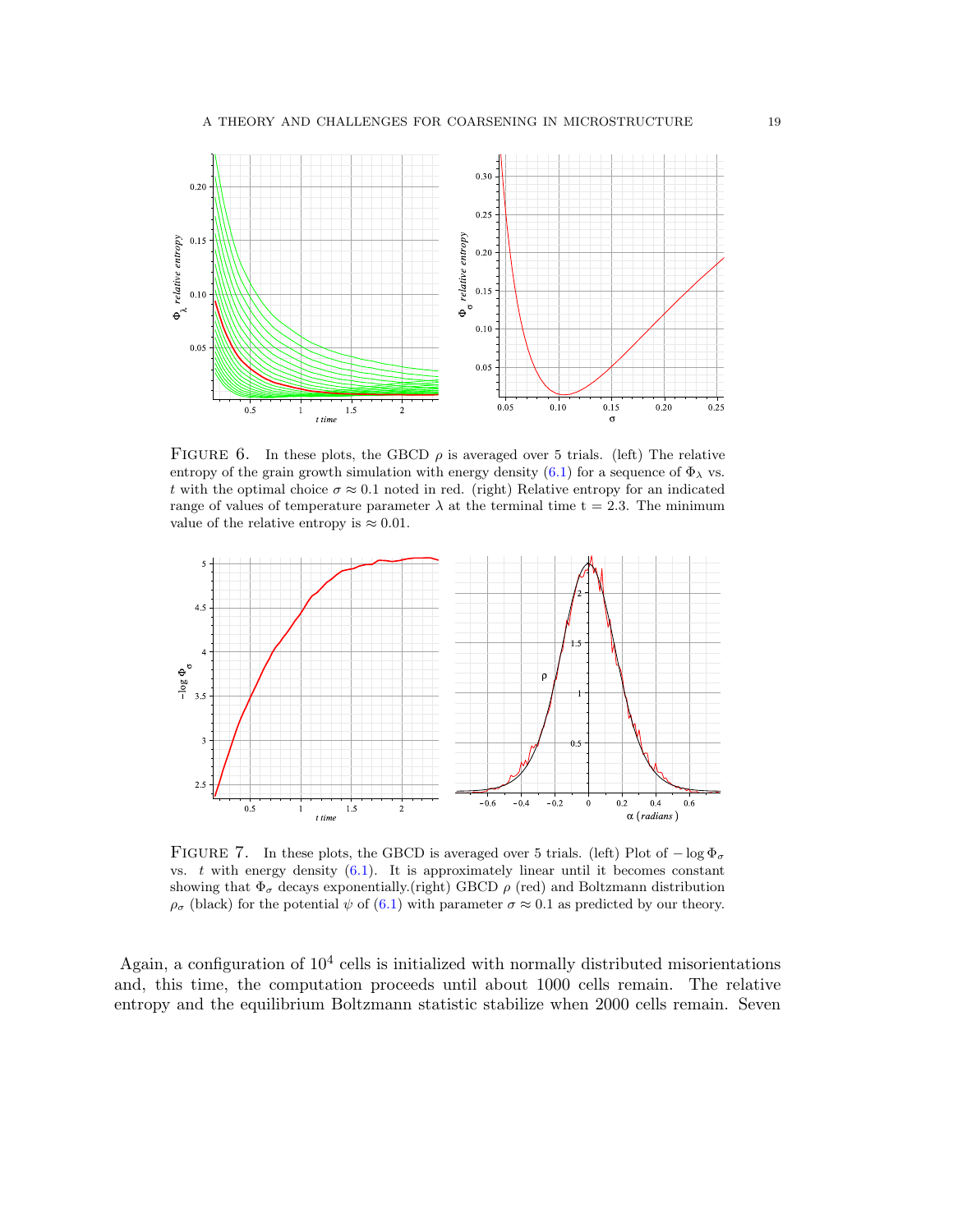

FIGURE 8. The energy density  $\psi(\alpha) = 1 + \epsilon \sin^4 2\alpha$ ,  $|\alpha| < \pi/4$ ,  $\epsilon = \frac{1}{2}$ .

trials were executed and we consider the average of  $\rho$  of seven empirical GBCD's. Results are summarized in Fig. [9](#page-19-0) and Fig. [10.](#page-20-2)



<span id="page-19-0"></span>FIGURE 9. In these plots, the GBCD  $\rho$  is averaged over 7 trials. (left) The relative entropy of the grain growth simulation with energy density [\(6.2\)](#page-17-5) for a sequence of  $\Phi_{\lambda}$ vs. t with the optimal choice  $\sigma \approx 0.095$  noted in red. (right) Relative entropy for an indicated range of values of temperature parameter  $\sigma$  at the terminal time  $t = 3$ . The minimum value of the relative entropy is  $\approx 0.007$ .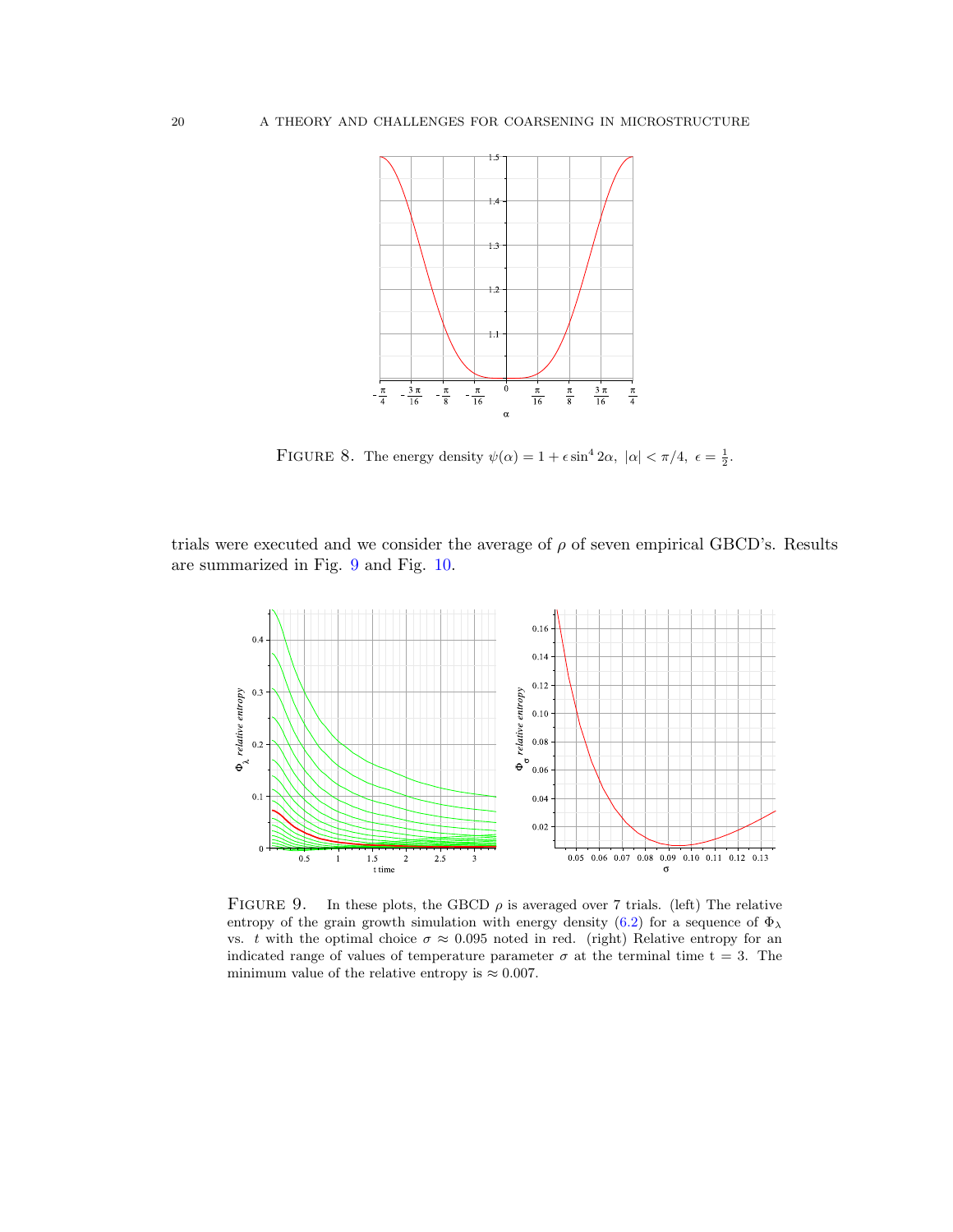![](_page_20_Figure_1.jpeg)

<span id="page-20-2"></span>FIGURE 10. Comparison of the empirical distribution at time  $T = 3$ , when 80% of the cells have been deleted, with  $\rho_{\sigma}$ , the Boltzmann distribution of [\(5.1\)](#page-14-5), with  $\sigma$  extracted from Fig[.9.](#page-19-0) The GBCD  $\rho$  is averaged over 7 trials.

<span id="page-20-0"></span>6.3. Remarks on a Theory for the Diffusion Coefficient  $\sigma$  or the Temperature-Like Parameter. The network level nonequilibrium nature of the iterative scheme intro-duced in our theory Sections [4](#page-8-0) - [5,](#page-14-0) leaves free a temperature-like parameter  $\sigma$ . However, as we showed in Section [5,](#page-14-0) we can uniquely identify  $\sigma$ . But can we a priori determine or control this temperature-like parameter? There are different approaches to this question, none of which have been especially successful at this point. One possible approach is to consider a different theory that is developed for the simplified model based on the kinetic equations description in  $[16]$ . However, this particular description  $[16]$  would have to be improved, since it does not produce a very good result for  $\sigma$  at this point. However, this method would still have only an empirical flavor: the value of  $\sigma$  will be obtained once the solution of kinetic equations is computed. Another direction to consider here is based on the statistical analysis of the data obtained from many trials and to understand the possible connection to branching processes.

## 7. Closing comments

<span id="page-20-1"></span>Engineering the microstructure of a material is a central task of materials science and its study gives rise to a broad range of basic science issues, as has been long recognized. Central to these issues is the coarsening of the cellular structure. Here we have outlined an entropy based theory of the GBCD which is an upscaling of cell growth according to the two most basic properties of a coarsening network: a local evolution law and space filling contraints. The theory accomodates the irreversibility conferred by the critical events or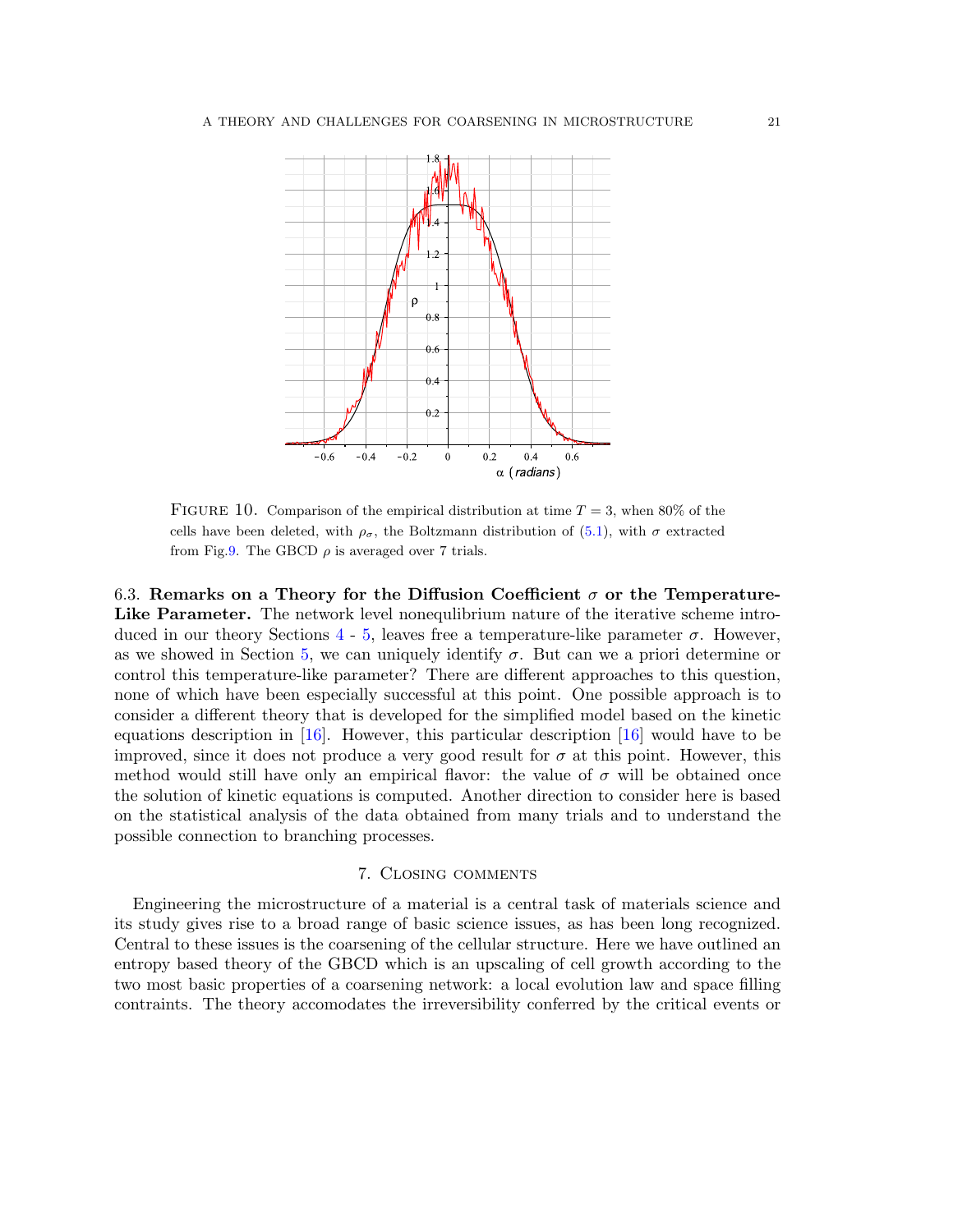topological rearrangements which arise during coarsening. It adds to the body of evidence that the evolution of the boundary network is the primary origin of texture development. It accounts both for the GBCD and its kinetics.

There are many known environments where the kinetics of growth do not seem to follow this sort of pattern. Let us briefly consider one, stagnation in the evolution of metallic  $Cu$ and  $Al$ ) thin films, important for the metallization of semiconductors, [\[12\]](#page-22-18), [\[13\]](#page-22-19). Stagnation means that the growth process appears to stop even though the material remains in the furnace. Some progress is found in [\[36\]](#page-23-21). A striking feature of these films is a nearly exact log-normal distribution of the relative grain diameters based on a study of 27 samples consisting of 35,000 grains prepared in different experiments in a wide variety of conditions. The grain diameter is, basically, the square root of its area. This distribution is not found in any simulation of coarsening known to us. One possible starting point for an investigation is the well known Kolmogorov "rock crushing" problem, which has a representation as a scaled branching process.

The stagnation isssue is, of course, just a hint of the variety of challenges we encounter in this exciting field.

## <span id="page-21-0"></span>**ACKNOWLEDGEMENTS**

Much of this research was done while E. Eggeling, Y. Epshteyn and R. Sharp were postdoctoral associates at the Center for Nonlinear Analysis at Carnegie Mellon University. We are grateful to our colleagues G. Rohrer, A. D. Rollett, R. Schwab, and R. Suter for their collaboration.

#### <span id="page-21-1"></span>**REFERENCES**

- <span id="page-21-3"></span>[1] B.L. Adams, D. Kinderlehrer, I. Livshits, D. Mason, W.W. Mullins, G.S. Rohrer, A.D. Rollett, D. Saylor, S Ta'asan, and C. Wu. Extracting grain boundary energy from triple junction measurement. Interface Science, 7:321–338, 1999.
- <span id="page-21-2"></span>[2] BL Adams, D Kinderlehrer, WW Mullins, AD Rollett, and S Ta'asan. Extracting the relative grain boundary free energy and mobility functions from the geometry of microstructures. Scripta Materiala, 38(4):531–536, Jan 13 1998.
- <span id="page-21-10"></span>[3] Luigi Ambrosio, Nicola Gigli, and Giuseppe Savaré. *Gradient flows in metric spaces and in the space of* probability measures. Lectures in Mathematics ETH Zürich. Birkhäuser Verlag, Basel, second edition, 2008.
- <span id="page-21-6"></span>[4] Todd Arbogast. Implementation of a locally conservative numerical subgrid upscaling scheme for twophase Darcy flow. Comput. Geosci., 6(3-4):453–481, 2002. Locally conservative numerical methods for flow in porous media.
- <span id="page-21-5"></span>[5] Todd Arbogast and Heather L. Lehr. Homogenization of a Darcy-Stokes system modeling vuggy porous media. Comput. Geosci., 10(3):291–302, 2006.
- <span id="page-21-8"></span>[6] Matthew Balhoff, Andro Mikelić, and Mary F. Wheeler. Polynomial filtration laws for low Reynolds number flows through porous media. Transp. Porous Media, 81(1):35–60, 2010.
- <span id="page-21-7"></span>[7] Matthew T. Balhoff, Sunil G. Thomas, and Mary F. Wheeler. Mortar coupling and upscaling of porescale models. Comput. Geosci., 12(1):15–27, 2008.
- <span id="page-21-9"></span>[8] K. Barmak. unpublished.
- <span id="page-21-4"></span>[9] K. Barmak, E. Eggeling, M. Emelianenko, Y. Epshteyn, D. Kinderlehrer, R.Sharp, and S.Ta'asan. Predictive theory for the grain boundary character distribution. In Materials Science Forum, volume 715-716, pages 279–285. Trans Tech Publications, 2012.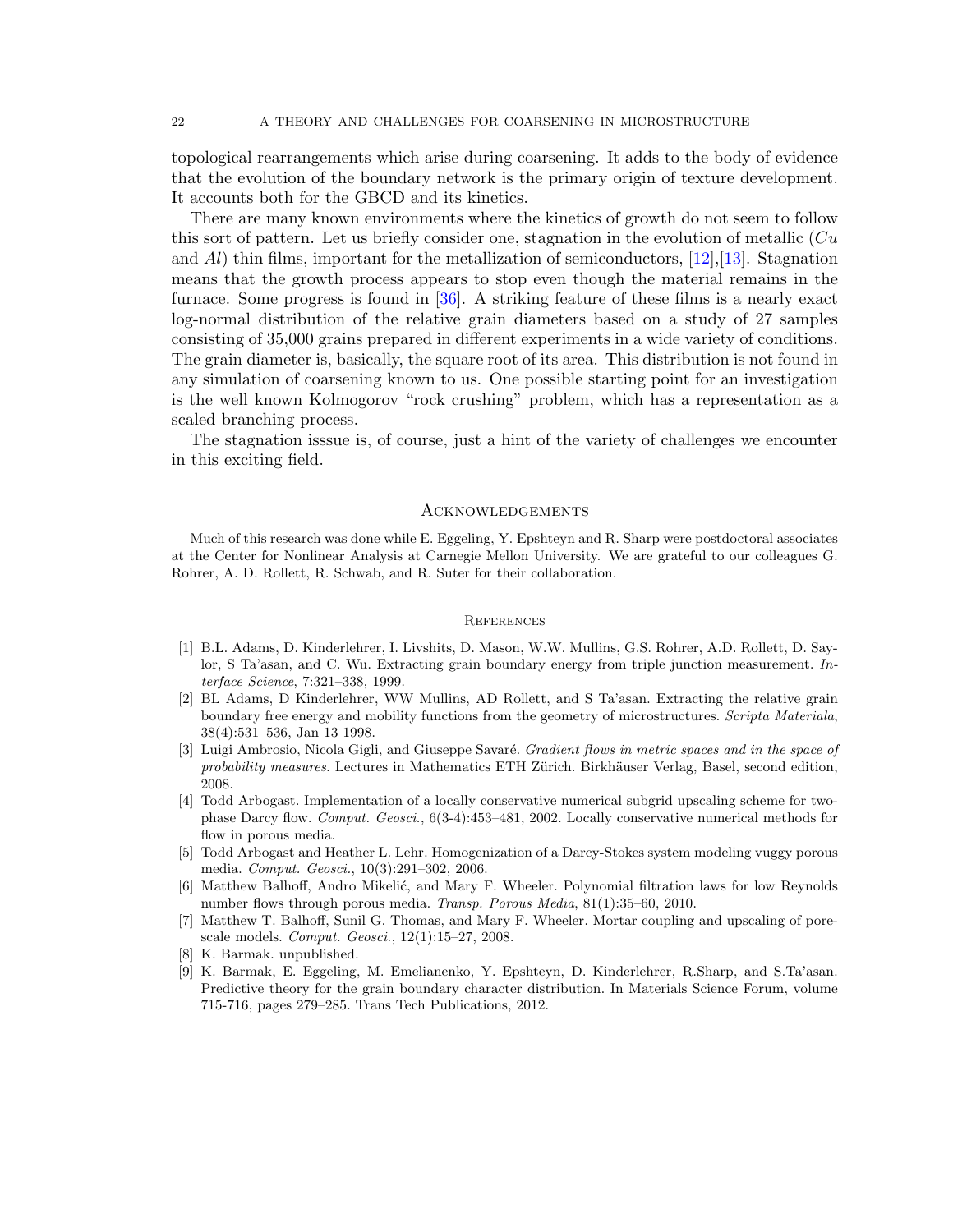- <span id="page-22-0"></span>[10] K. Barmak, E. Eggeling, M. Emelianenko, Y. Epshteyn, D. Kinderlehrer, R. Sharp, and S. Ta'asan. Critical events, entropy, and the grain boundary character distribution. Phys. Rev. B, 83(13):134117, Apr 2011.
- <span id="page-22-2"></span>[11] K. Barmak, E. Eggeling, M. Emelianenko, Y. Epshteyn, D. Kinderlehrer, and S. Ta'asan. Geometric growth and character development in large metastable systems. Rendiconti di Matematica, Serie VII, 29:65–81, 2009.
- <span id="page-22-18"></span>[12] K. Barmak, E. Eggeling, R. Sharp, S. Roberts, T. Shyu, T. Sun, B. Yao, S. Ta'asan, D. Kinderlehrer, A. Rollett, and K. Coffey. Grain growth and the puzzle of its stagnation in thin films: A detailed comparison of experiments and simulations. In Materials Science Forum, volume 715-716, pages 473– 479. Trans Tech Publications, 2012.
- <span id="page-22-19"></span>[13] K. Barmak, E. Eggeling, R. Sharp, S. Ta'asan, D. Kinderlehrer, A. Rollett, and K. Coffey. Grain growth and the puzzle of its stagnation in thin films: A detailed comparison of experiments and simulations. submitted, 2012.
- <span id="page-22-15"></span>[14] K. Barmak, M. Emelianenko, D. Golovaty, D. Kinderlehrer, and S. Ta'asan. On a statistical theory of critical events in microstructural evolution. In Proceedings CMDS 11, pages 185–194. ENSMP Press, 2007.
- <span id="page-22-13"></span>[15] K. Barmak, M. Emelianenko, D. Golovaty, D. Kinderlehrer, and S. Ta'asan. Towards a statistical theory of texture evolution in polycrystals. SIAM Journal Sci. Comp., 30(6):3150–3169, 2007.
- <span id="page-22-14"></span>[16] K. Barmak, M. Emelianenko, D. Golovaty, D. Kinderlehrer, and S. Ta'asan. A new perspective on texture evolution. International Journal on Numerical Analysis and Modeling, 5(Sp. Iss. SI):93–108, 2008.
- <span id="page-22-1"></span>[17] Katayun Barmak, Eva Eggeling, Maria Emelianenko, Yekaterina Epshteyn, David Kinderlehrer, Richard Sharp, and Shlomo Ta'asan. An entropy based theory of the grain boundary character distribution. Discrete Contin. Dyn. Syst., 30(2):427–454, 2011.
- <span id="page-22-16"></span>[18] Jean-David Benamou and Yann Brenier. A computational fluid mechanics solution to the Monge-Kantorovich mass transfer problem. Numer. Math., 84(3):375–393, 2000.
- <span id="page-22-8"></span>[19] G. Bertotti. Hysteresis in magnetism. Academic Press, 1998.
- <span id="page-22-9"></span>[20] Lia Bronsard and Fernando Reitich. On three-phase boundary motion and the singular limit of a vector-valued Ginzburg-Landau equation. Arch. Rational Mech. Anal., 124(4):355–379, 1993.
- <span id="page-22-10"></span>[21] J.E. Burke and D. Turnbull. Recrystallization and grain growth. Progress in Metal Physics, 3(C):220– 244,IN11–IN12,245–266,IN13–IN14,267–274,IN15,275–292, 1952. cited By (since 1996) 68.
- <span id="page-22-4"></span>[22] Philippe G. Ciarlet. The finite element method for elliptic problems. North-Holland Publishing Co., Amsterdam, 1978. Studies in Mathematics and its Applications, Vol. 4.
- <span id="page-22-7"></span>[23] Antonio DeSimone, Robert V. Kohn, Stefan Müller, Felix Otto, and Rudolf Schäfer. Twodimensional modelling of soft ferromagnetic films. R. Soc. Lond. Proc. Ser. A Math. Phys. Eng. Sci., 457(2016):2983–2991, 2001.
- <span id="page-22-11"></span>[24] Matt Elsey, Selim Esedoglu, and Peter Smereka. Diffusion generated motion for grain growth in two and three dimensions. J. Comput. Phys., 228(21):8015–8033, 2009.
- <span id="page-22-5"></span>[25] Y. Epshteyn and B. Rivière. On the solution of incompressible two-phase flow by a p-version discontinuous Galerkin method. Comm. Numer. Methods Engrg., 22:741–751, 2006.
- <span id="page-22-6"></span>[26] Y. Epshteyn and B. Rivière. Fully implicit discontinuous finite element methods for two-phase flow. Applied Numerical Mathematics, 57:383–401, 2007.
- <span id="page-22-17"></span>[27] M Frechet. Sur la distance de deux lois de probabilite. Comptes Rendus de l' Academie des Sciences Serie I-Mathematique, 244(6):689–692, 1957.
- <span id="page-22-12"></span>[28] Harald Garcke, Britta Nestler, and Barbara Stoth. A multiphase field concept: numerical simulations of moving phase boundaries and multiple junctions.  $SIAM J. Appl. Math., 60(1):295-315$  (electronic), 2000.
- <span id="page-22-3"></span>[29] S. K. Godunov. A difference method for numerical calculation of discontinuous solutions of the equations of hydrodynamics. Mat. Sb. (N.S.), 47 (89):271–306, 1959.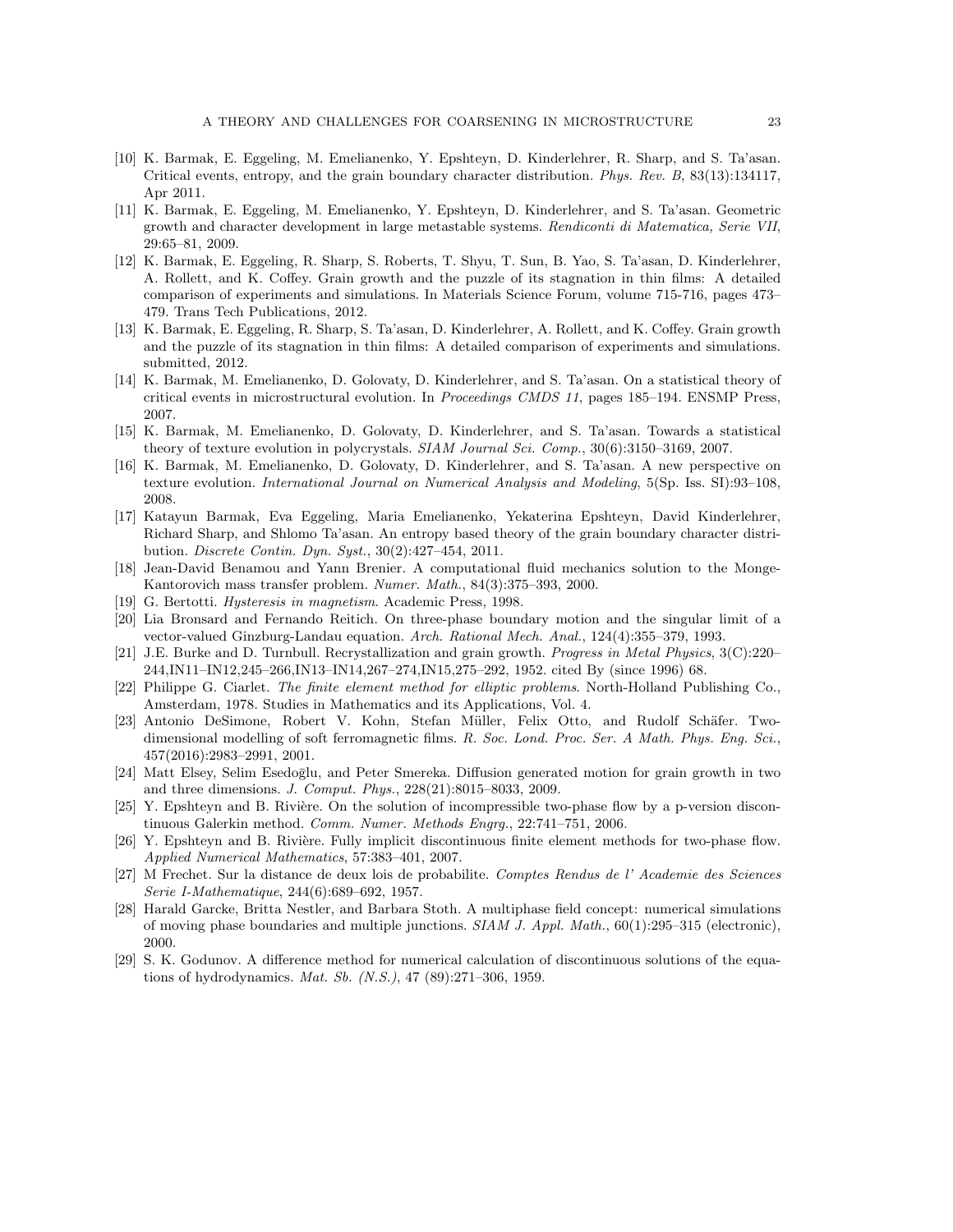- <span id="page-23-4"></span>[30] S. K. Godunov and V. S. Ryaben'kii. Difference schemes, volume 19 of Studies in Mathematics and its Applications. North-Holland Publishing Co., Amsterdam, 1987. An introduction to the underlying theory, Translated from the Russian by E. M. Gelbard.
- <span id="page-23-22"></span>[31] Robert Gomer and Cyril Stanley Smith, editors. Structure and Properties of Solid Surfaces, Chicago, 1952. The University of Chicago Press. Proceedings of a conference arranged by the National Research Council and held in September, 1952, in Lake Geneva, Wisconsin, USA.
- <span id="page-23-14"></span>[32] M. Gurtin. Thermomechanics of evolving phase boundaries in the plane. Oxford, 1993.
- <span id="page-23-8"></span>[33] R. Helmig. Multiphase flow and transport processes in the subsurface. Springer, 1997.
- <span id="page-23-10"></span>[34] C. Herring. Surface tension as a motivation for sintering. In Walter E. Kingston, editor, The Physics of Powder Metallurgy, pages 143–179. Mcgraw-Hill, New York, 1951.
- <span id="page-23-11"></span>[35] C. Herring. The use of classical macroscopic concepts in surface energy problems. In Gomer and Smith [\[31\]](#page-23-22), pages 5–81. Proceedings of a conference arranged by the National Research Council and held in September, 1952, in Lake Geneva, Wisconsin, USA.
- <span id="page-23-21"></span>[36] E. A. Holm and S. M. Foiles. Grain growth stagnation caused by the grain boundary roughening transition. In Materials Science Forum, volume 715-716, pages 415–415. Trans Tech Publications, 2012.
- <span id="page-23-19"></span>[37] Arieh Iserles. A first course in the numerical analysis of differential equations. Cambridge Texts in Applied Mathematics. Cambridge University Press, Cambridge, 1996.
- <span id="page-23-13"></span>[38] R Jordan, D Kinderlehrer, and F Otto. Free energy and the fokker-planck equation. Physica D, 107(2- 4):265–271, Sep 1 1997.
- <span id="page-23-12"></span>[39] R Jordan, D Kinderlehrer, and F Otto. The variational formulation of the fokker-planck equation. SIAM J. Math. Analysis, 29(1):1–17, Jan 1998.
- <span id="page-23-18"></span>[40] S.G. Kim, D.I. Kim, W.T. Kim, and Y.B. Park. Computer simulations of two-dimension and threedimensional ideal grain growth. Phys. Rev. E, 74, 2006.
- <span id="page-23-17"></span>[41] D Kinderlehrer, J Lee, I Livshits, A Rollett, and S Ta'asan. Mesoscale simulation of grain growth. Recrystalliztion and grain growth, pts 1 and 2, 467-470(Part 1-2):1057–1062, 2004.
- <span id="page-23-15"></span>[42] D Kinderlehrer and C Liu. Evolution of grain boundaries. Mathematical Models and Methods in Applied Sciences, 11(4):713–729, Jun 2001.
- <span id="page-23-0"></span>[43] D Kinderlehrer, I Livshits, GS Rohrer, S Ta'asan, and P Yu. Mesoscale simulation of the evolution of the grain boundary character distribution. Recrystallization and grain growth, pts 1 and 2, 467-470(Part 1-2):1063–1068, 2004.
- <span id="page-23-16"></span>[44] David Kinderlehrer, Irene Livshits, and Shlomo Ta'asan. A variational approach to modeling and simulation of grain growth.  $SIAM$  J. Sci. Comp.,  $28(5):1694-1715$ , 2006.
- <span id="page-23-1"></span>[45] Robert V. Kohn. Irreversibility and the statistics of grain boundaries. Physics, 4:33, Apr 2011.
- <span id="page-23-5"></span>[46] Robert V. Kohn and Felix Otto. Upper bounds on coarsening rates. Comm. Math. Phys., 229(3):375– 395, 2002.
- <span id="page-23-20"></span>[47] L. D. Landau and E. M. Lifshitz. Fluid mechanics. Translated from the Russian by J. B. Sykes and W. H. Reid. Course of Theoretical Physics, Vol. 6. Pergamon Press, London, 1959.
- <span id="page-23-2"></span>[48] Peter D. Lax. Weak solutions of nonlinear hyperbolic equations and their numerical computation. Comm. Pure Appl. Math., 7:159–193, 1954.
- <span id="page-23-3"></span>[49] Peter D. Lax. Hyperbolic systems of conservation laws and the mathematical theory of shock waves. Society for Industrial and Applied Mathematics, Philadelphia, Pa., 1973. Conference Board of the Mathematical Sciences Regional Conference Series in Applied Mathematics, No. 11.
- <span id="page-23-6"></span>[50] Bo Li, John Lowengrub, Andreas Rätz, and Axel Voigt. Geometric evolution laws for thin crystalline films: modeling and numerics. Commun. Comput. Phys., 6(3):433–482, 2009.
- <span id="page-23-9"></span>[51] I.M. Lifshitz, E. M. and V.V. Slyozov. The kinetics of precipitation from suprsaturated solid solutions. Journal of Physics and Chemistry of Solids, 19(1-2):35–50, 1961.
- <span id="page-23-7"></span>[52] John S. Lowengrub, Andreas Rätz, and Axel Voigt. Phase-field modeling of the dynamics of multicomponent vesicles: spinodal decomposition, coarsening, budding, and fission. Phys. Rev. E  $(3)$ , 79(3):0311926, 13, 2009.